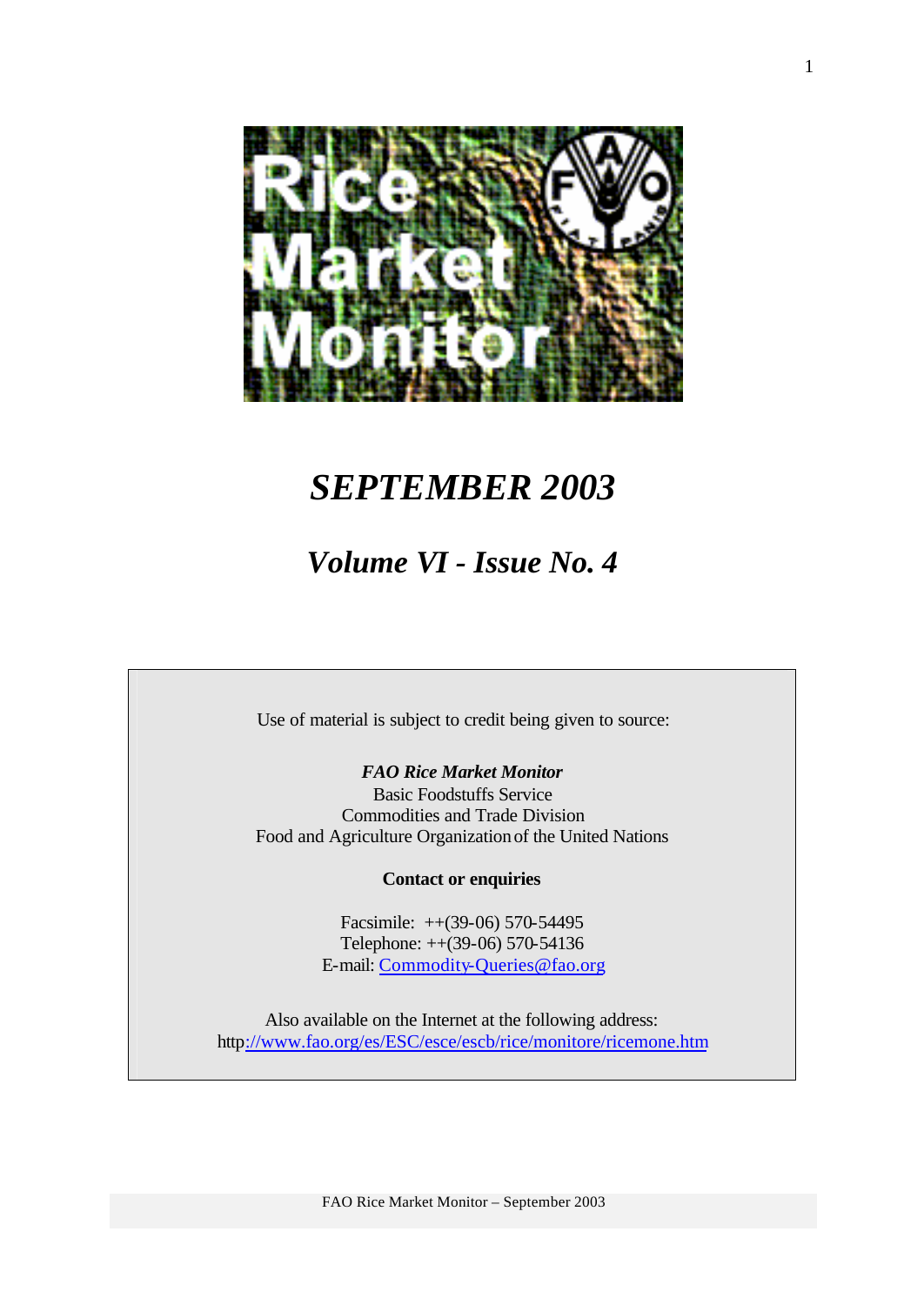#### **HIGHLIGHTS**

- Since its last assessment, FAO has raised its forecast of world paddy production in 2003 by about 800 000 tonnes to 593 million tonnes, mainly reflecting an improved outlook for China. Adjustments were also made to the official estimates of production last year. So, based on current prospects for 2003 and a revised figure for 2002, global paddy production is anticipated to rise by 3 percent, or 18 million tonnes.
- Much of the growth should be concentrated in Asia, where production is expected to recover from the poor outcome last year, when erratic monsoon rains wreaked havoc to the sector in large parts of the region. In the rest of the world, little change in output is currently envisaged in Africa, while prospects point to a contraction in Latin America and the Caribbean, North America, Europe and Oceania.
- Latest FAO forecast of world trade in rice in 2003 (calendar year basis) has been raised to 27.7 million tonnes (in milled equivalent), which is barely 1 percent below the record volume exchanged in 2002. Several countries among the world major rice importers are anticipated to reduce their purchases this year, in particular Indonesia, the Islamic Republic of Iran, Iraq, Malaysia, the Philippines and Sri Lanka. By contrast, efforts by the Thai Government to promote its rice in China might result in larger purchases by this country. Imports by African countries are anticipated to decline for the first time since 1998, reflecting mainly a retrenchment of Nigeria from the market, following the introduction of more stringent import measures. By contrast, imports by countries in Latin America and the Caribbean might rise substantially, sustained by a two-fold increase of shipments to Brazil. Given the tightness of supplies in the region and high prices in the United States, part of these imports have been sourced in Asia, in contrast with previous year practices.
- The major development in rice trade this year is an expected 42 percent drop in sales from India, following the elevation of export prices and the introduction of temporary restrictions on sales for export by the Food Corporation of India. The reduced competition from India is anticipated to underpin the performance of the other traditional exporters, in particular China and Vietnam. Thailand and the United States are also likely to gain a larger share of the international rice market. Along with India, Australia is anticipated to face considerable supply constraints, which should also entail a sizeable drop in the country's exports this year.
- Since rice consumption is again expected to outpace production, world rice stocks at the close of the marketing seasons ending in 2004 are forecast to decline to 105 million tonnes, almost 18 million tonnes below their opening level and about 1 million tonnes more than the June forecast. Much of the decline is expected to be concentrated in China and India.
- The forecast contraction of the world end-of-season inventories would lead to a drop in the world rice stockto-use ratio from 30 percent in 2002 to 25 percent in 2003. While still much larger than for the other main cereals, the reduced size of the rice inventories has revived fears over the possible implications of potential crop failures on food security. Against this backdrop, on 21 August, the Association of South East Asian Nations (ASEAN) agreed to establish an "East Asia Emergency Rice Reserve System" in early 2004.
- International rice prices have risen steadily since May, as reflected in the FAO Rice Export Price Index, which passed from 80 points in May, to 82 points in June, 83 in July and 85 in August. This strength evidenced mainly a tightening of supplies in some major exporting countries, but also a sustained import demand.
- Among the different traded rice, international quotations experienced the sharpest increases for medium-grain rice, fuelled by scarcities in major medium grain rice supplying countries, namely Australia, China, Egypt and the United States, at a time when rice is needed to cover import tenders by the Republic of Korea, the Chinese Province of Taiwan and Japan. Prices for both the high quality and the low quality Indica rice also moved higher, although the increases were more contained. On the aromatic rice market, prices continued on a steady upward trend.
- Prospects for international rice prices over the coming months point to a renewed strength, in view of a possible surge in import demand. Several exporters have intensified their efforts to widen their markets in various geographical locations, which combined with relatively limited availabilities could bolster prices well beyond the low levels that have characterized the market in 2001 and 2002.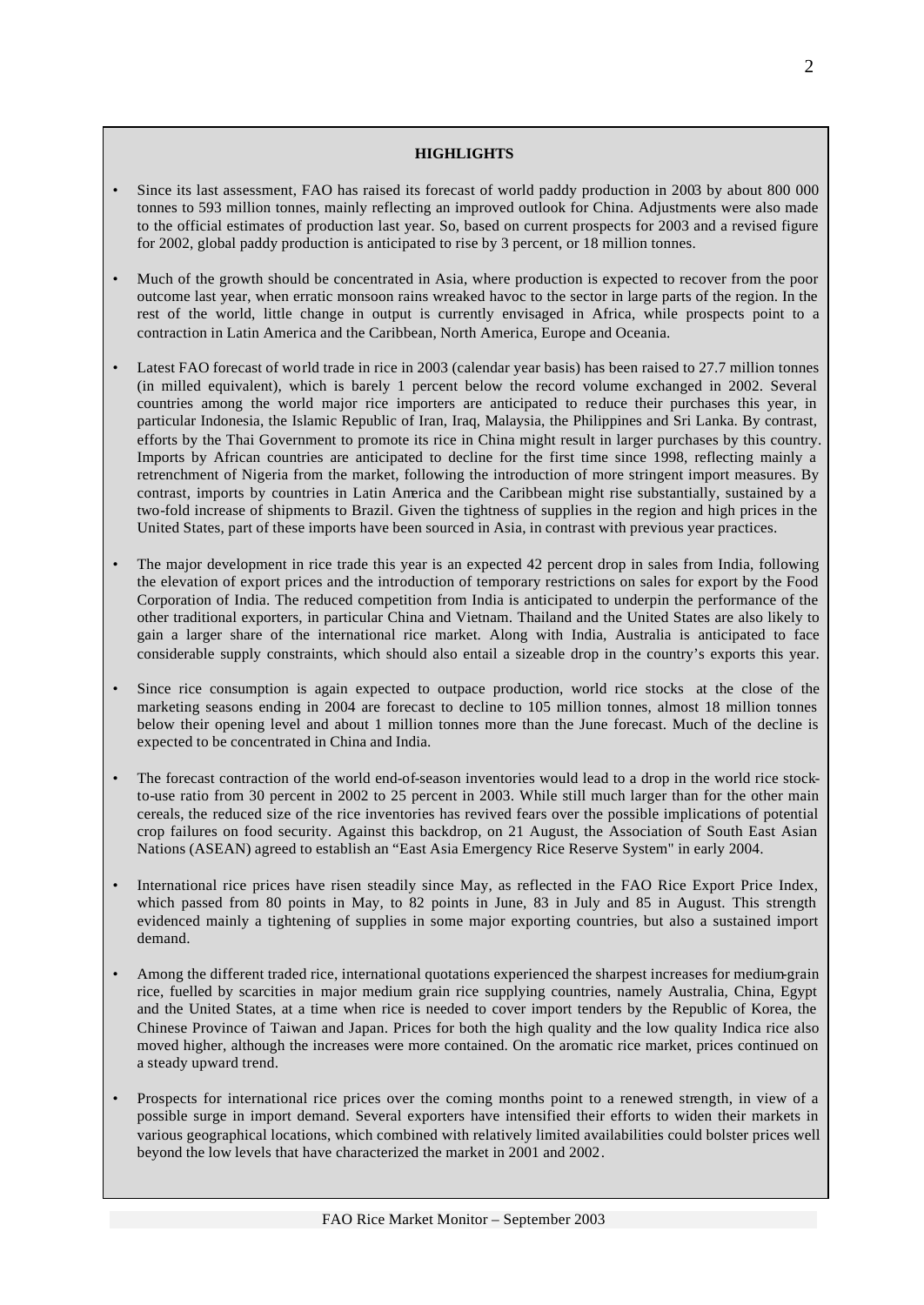# **RICE SITUATION UPDATE AS OF 20 AUGUST 2003**

# **I. PRODUCTION**

#### *Global paddy production to recover somewhat in 2003*

The 2003 paddy season is basically over in the southern hemisphere, where producers will soon start preparations for the 2004 season. In the northern hemisphere, the 2003 main crops are at the maturing stage, with the bulk of the crops due for harvest in September-November.



FAO has raised its forecast of 2003 world paddy production by about 800 000 tonnes to 593 million tonnes, reflecting mainly an improved outlook in China. However, as the season advanced, prospects have deteriorated in several countries, especially in Japan, Pakistan, Vietnam, Egypt, the United States, Brazil and the European Union. At the same time, the estimate of world paddy production last season has been lowered by 4 million tonnes to 575 million tonnes following the release of new official figures, in particular by Bangladesh and India. As a result, current prospects for 2003 point to a 3 percent, or 18 million tonne recovery in global paddy production from the poor outcome of last season.

#### *I.1 ASIA*

According to the present outlook, paddy production in **Asia** should stage a strong upturn, reaching 541 million tonnes this year, about 20 million tonnes above the preceding year, when erratic monsoon rains caused havoc to the sector in large parts of the region. Reports of the monsoon appear to be favourable so far, despite some excessive rainfall that caused some localized flooding in several parts of the region.

For instance, in **Bangladesh**, heavy rains in June were reported to have caused the loss of some 136 000 hectares of paddy land, while also bringing relief from the long heat weave that had gripped the country for several months. Following a downward revision in the estimate of production in 2002, the country is now anticipated to record a 4 percent increase to 39.6 million tonnes during the current season. The rise is consistent with the intensification of Government support and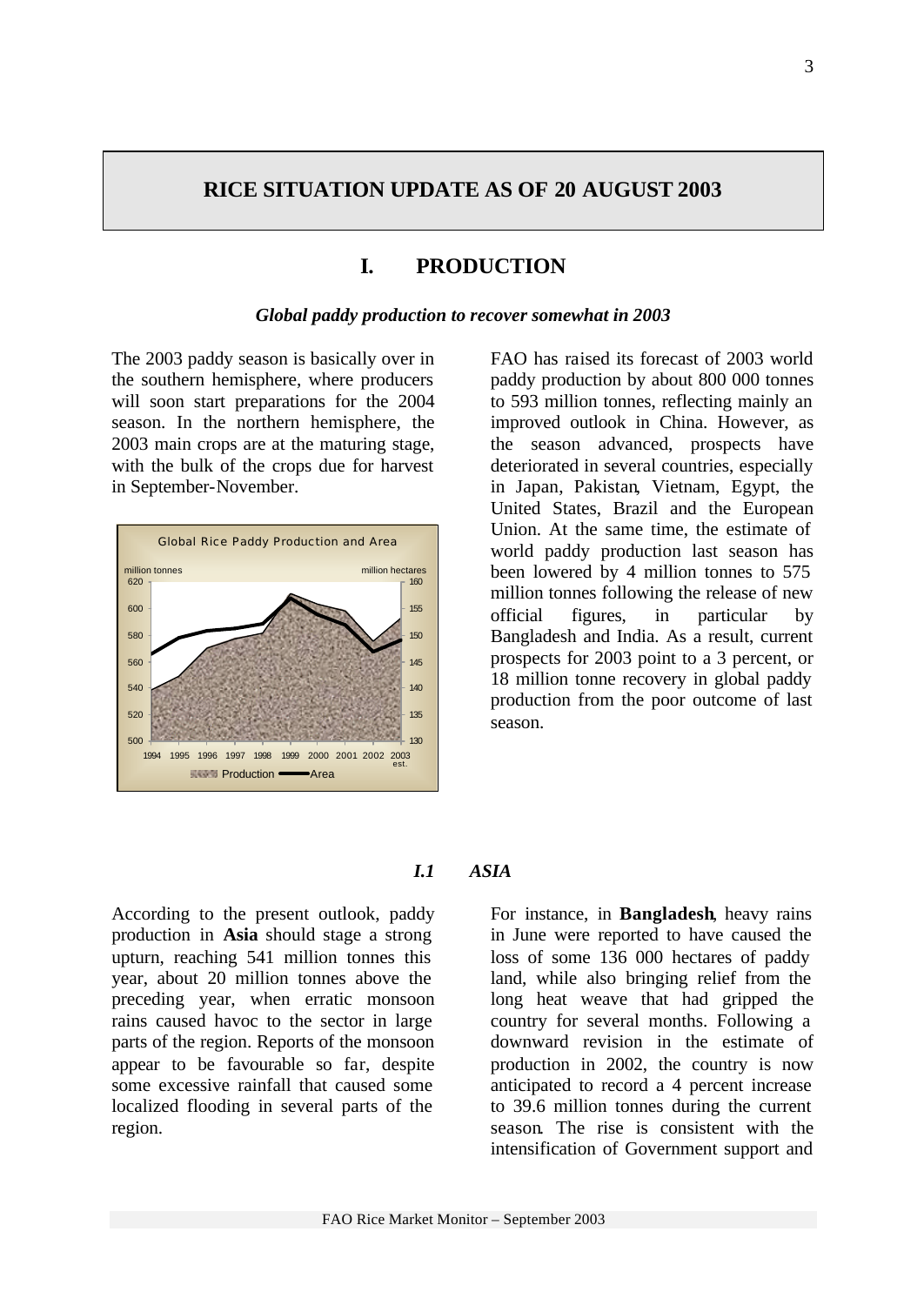the on-going tendency for farmers to shift from jute to rice cultivation, as they responded to relatively high paddy prices.

Although production in **Mainland China** is still expected this year to undergo a contraction, this should be less accentuated than originally expected because of better prospects for the intermediate (or semilate) crop, which is now set to rise by 2 percent, partly offsetting a 3 percent and 5 percent decline in the early and late rice crops, respectively. Overall, the country forecasts to gather 173.8 million tonnes in 2003, only marginally less than last year, despite violent rainstorms that hit the important producing regions of Guangdong, Hunan and Anhui in June. Tropical storms also hit the **Chinese Province of Taiwan**, causing, however, little damage to the rice fields. Accordingly, the output forecast remains at 1.7 million tonnes, down from a revised official estimate of 1.8 million tonnes in 2002.

In spite of a late start of the South-West monsoon rains, by 6 August most of the meteorological sub-divisions in **India** had recorded above-normal rainfall, with only three measuring below normal precipitation. As a result, prospects for output in 2003 point to a 14 percent recovery from the dismal season in 2002, the outturn of which was recently downgraded by 2 million tonnes to 113.6 million tonnes. Ahead of the opening of the procurement activities in October, the Ministry of Agriculture has proposed incorporating the Rupees 200 per tonne drought relief subsidy into the minimum support prices. If accepted, paddy support prices will be set this season at Rupees 5500 and at Rupees 5800 per tonne for the Common and Grade A paddy respectively (US\$ 120 - 126 per tonne), that is Rupees 200 per tonne above the 2002 levels. Moreover, in an attempt to ensure that farmers get paid the minimum prices and

to prevent cases of acute distress sales, the Government recently authorized the procurement agencies to buy paddy directly from farmers, rather than exclusively through millers.

**Indonesia** has basically concluded the harvesting of its main paddy crop, while planting of the second crop is in progress. Despite some drought-related losses reported in June in the major produc ing islands of Java and Sumatra and a contraction in plantings, the official forecast for the country's paddy output in 2003 has been raised from 51.4 million tonnes to 51.8 million tonnes this year, on account of higher expectations on yields. The country has failed for the past three years to reach a 53 million tonne production target and producers have laid the blame on imports for depressing local prices. In an attempt to compensate for the continued conversion of paddy fields to other agricultural and non-agricultural uses, especially in Java and Bali, the Government recently announced the launching of a programme to convert 420 000 hectares of swamps into paddy land.



The 2003 season is also practically over in **Sri Lanka**, where the harvest of the second (Yala) crop is ending in September. A combination of improved security and favourable weather conditions has boosted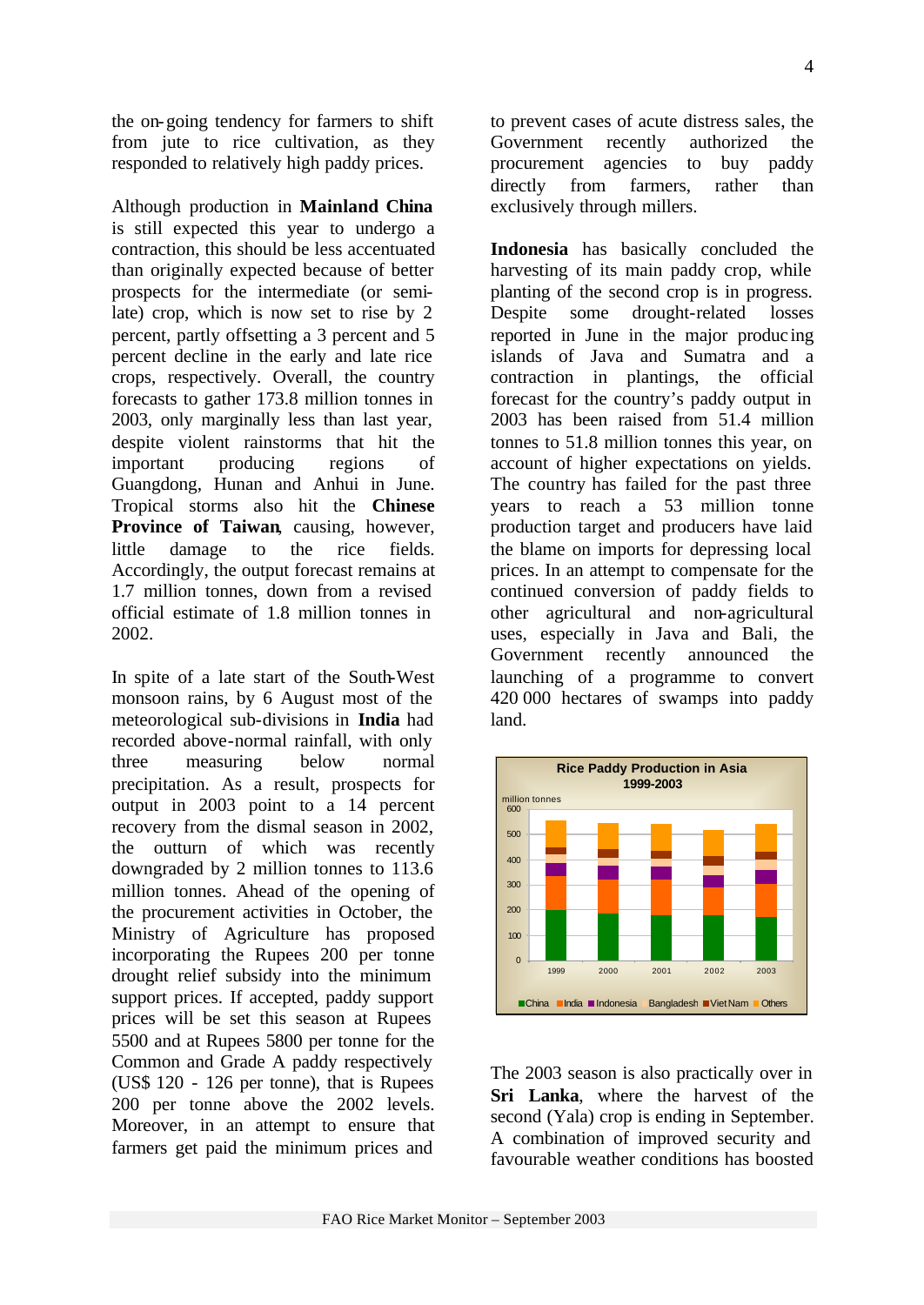production under the main Maha crop to a record 1.93 million tonnes. This, added to an expected output of 1.52 million tonnes under the Yala crop would bolster the country's performance for the overall season to an historical high of 3.45 million tonnes, 400 000 tonnes above the previous forecast.

Prospects in the **Democratic Republic of Korea** also improved, as an expansion in plantings and favourable weather conditions have been reported. As a result, production could increase by 5 percent in 2003 to 2.3 million tonnes, 200 000 tonnes more than earlier anticipated.

In **Japan**, growing conditions have been unfavourable since mid-June, with low temperatures and short sunlight hours. As a result, production is currently foreseen to fall by 7 percent to 10.3 million tonnes, the lowest level since 1993 and 600 000 tonnes less than the previous forecast. Such adverse weather conditions have accentuated the negative trend in production stemming from changes in policies, a stance that is set to persist as the Government continues to liberalize the sector and reduces its involvement in rice production, distribution and trade. The Staple Food Law was revised to that effect last June, for implementation in April 2004.

Heavy monsoon rains in **Pakistan** were reported to have caused serious damage to rice grown in the Sindh region, which consists mainly of IRRI varieties. As a result, the forecast for production this season has been cut by some 650 000 tonnes to 6.4 million tonnes, only slightly above the relatively modest level of last year.

The latest estimate of production in 2002 (July-June) in **the Philippines** has been officially lowered by about 200 000 tonnes to 13.0 million tonnes (still very close to the record achieved in the previous year),

reflecting a poor performance during the January-June 2003 period. Underlying the shortfall was a long dry spell over the second quarter, which hindered plantings, as well as pest and disease problems. The production forecast for 2003 (July-June), however, points to a 4 percent increase to a new high of 13.5 million tonnes. The Government continues to pursue a strong expansionary policy in paddy production and has set a target area for hybrid rice cultivation of 200 000 hectares this season.

In **Vietnam,** gathering of the spring/summer crop (the most important of the three paddy crops grown in the country) has drawn to a conclusion and harvesting of the summer/autumn crop is in progress. Official estimates point to a bumper spring/summer crop of 16.76 million tonnes, slightly greater than last year. However, the Government forecast for the whole season has been set at 33.5 million tonnes, 700 000 tonnes less than the previous FAO figure and almost 2 percent down from last year. To help farmers cope with a temporary supply glut, the Government recently instructed procurement agencies not to buy paddy rice at less than a minimum price of Dong 1500 per kg (about US\$ 100 per tonne).

The outlook for paddy production in the other major producing countries in the region remains unchanged from the previous report. In **Thailand,** abundant and widespread rainfall is anticipated to boost the country's main crop, although drought in the north east, which may affect output of the fragrant rice, is causing some concern. Under current prospects, production is anticipated to reach a record 27 million tonnes, 4 percent above last season, with farmers progressively shifting to higher quality rice varieties. In this connection, the Government has increased budget allocations aimed at raising the productivity of Hom Mali, fragrant rice crops.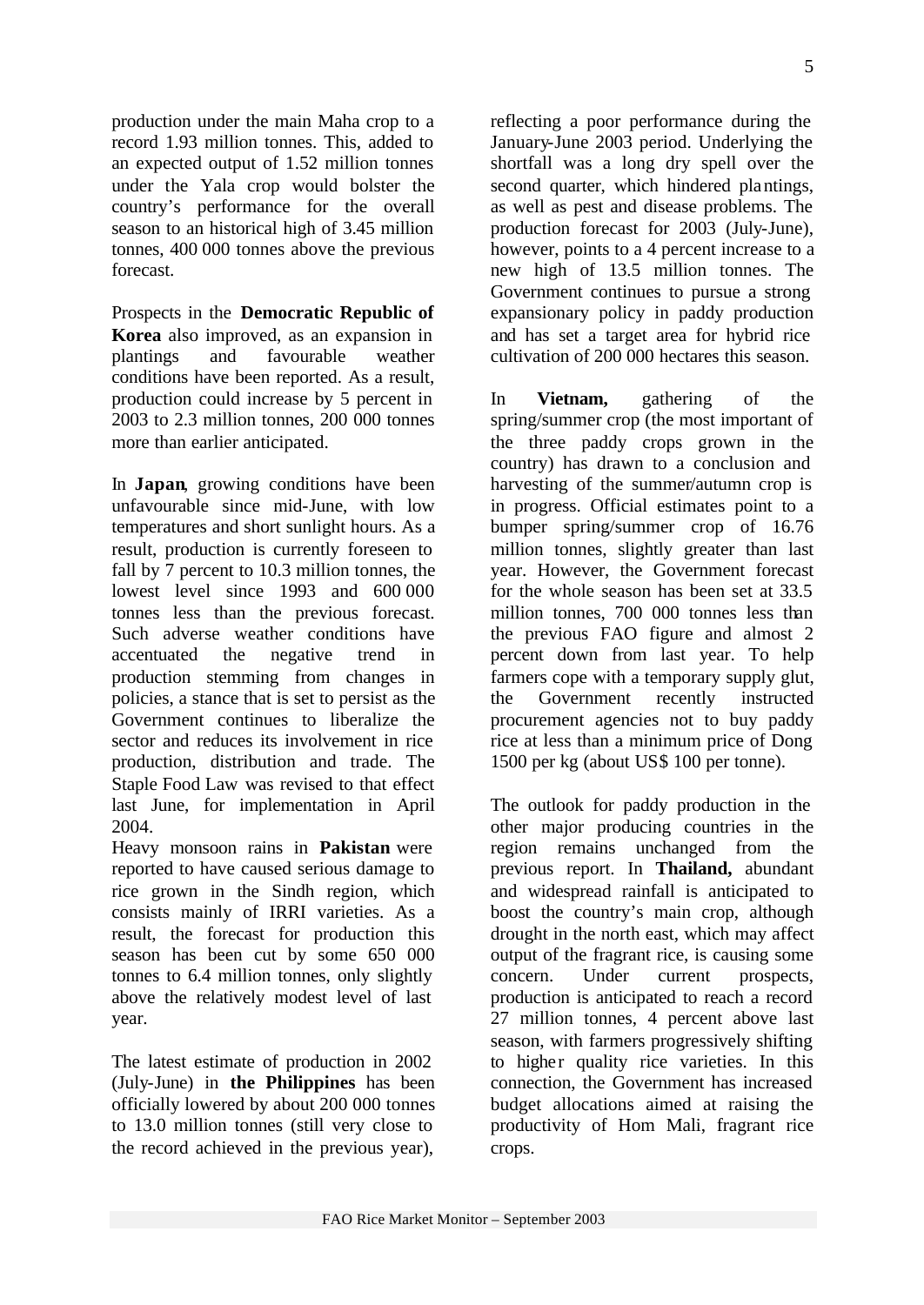Production in **Myanmar** is also set to increase by 3 percent, following the liberalization of the sector, which should coincide with the abolition of the State procurement and trade monopolies and of producer compulsory sales to the government agencies at prices well below market levels. However, in absence of a

*I.2 AFRICA*

Africa's outlook for paddy production in 2003 has been reduced from last report by about 200 000 tonnes and now stands at 18.0 million tonnes, virtually unchanged from last year

Harvesting of the main crop just started in Egypt, which alone accounts for over 30 percent of output in the region. The country officially reported to have maintained the area under rice at around 650 000 hectares this season and to have shifted to new varieties likely to trigger further growth in yields.



Harvesting is also underway in most countries in **Western Africa**. Conditions this season have been mixed in the subregion, with civil war interfering in several instances with agricultural activities. Generally good weather conditions have been reported in **Burkina Faso, Mali, Niger and Nigeria**, giving rise to a competitive and transparent environment, there is still much uncertainty as to how the new system will be functioning and how producers will react.

In Central Asian Republics, paddy production in **Kazakhstan** has been raised by some 40 000 tonnes, to 243 000 tonnes, the highest level since 1997.

positive production outlook. In addition, in **Nigeria,** increased support to the sector by the Government should contribute to an expected 4 percent increase to 3.5 million tonnes this season.

By contrast, erratic rainfall patterns in **Cote d'Ivoire, Ghana, Guinea, Senegal and Sierra Leone** have led to a downgrading of production forecast in those countries, all of which are now expected to experience a shortfall compared with last year. Security problems associated with civil war in **Liberia, the Democratic Republic of Congo** and **Sierra Leone**, with the resulting population displacement and the difficulty of securing the necessary inputs, also have led to a worsening of production prospects in those countries.

In **Eastern Africa,** harvesting of the 2003 paddy crop has been completed and preliminary assessments of the outcome points to a 4 percent contraction from last year in **Tanzania**, reflecting the severe drought conditions that have prevailed in February and March, just following planting of the main paddy crop.

In **Southern Africa**, official production estimates point to 19 percent year-to-year increase in **Mozambique**, to 200 000 tonnes, 20 000 tonnes more than previously forecast. The increase stemmed mainly from an improvement of yields in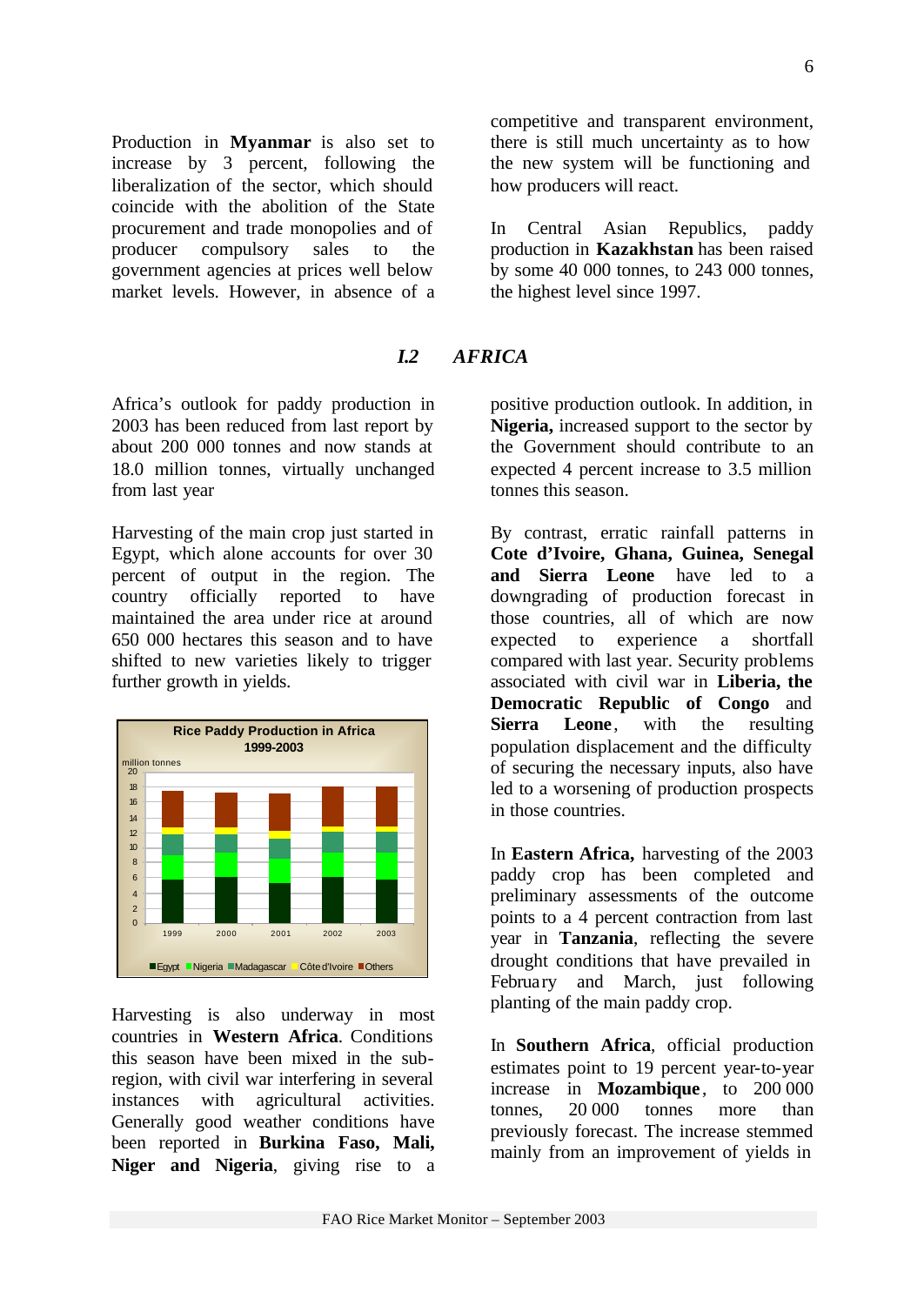both the rainfed cultivation predominating in the northern provinces and the irrigated land in the south. The gains reflected the beneficial effects of the rains associated with tropical cyclone Japhet and improved seed supplies distributed by the Ministry of

Agriculture in response to last year's drought. Similarly, despite a negative start of the season, production in **Madagascar** is estimated to have increased by 5 percent to 2.8 million tonnes, the highest level on record.

#### *I.3 LATIN AMERICA AND THE CARIBBEAN*

Although seasonal torrential rains have fallen since early July in **Central America and the Caribbean**, causing some flooding in Costa Rica, El Salvador, Honduras, Nicaragua and Panama, no particular damage to paddy crops has been reported in those countries. Nonetheless, a 33 percent drop in output has been officially forecast in **El Salvador**, following a sharp contraction in plantings, under what appears a distinct tendency for farmers to move out from paddy cultivation in recent years. On the other hand, several countries that had experienced a production shortfall last season are currently anticipated to witness a recovery, in particular **Costa Rica** and **Mexico**. A rise is also preliminarily

Paddy from the 2003 season has been almost completely harvested in the South America and producers will soon start planting the new 2004 crops.

Official paddy production estimates for 2003 in **Argentina** show an 8 percent contraction to what appears to be the lowest outcome since 1995. While plantings failed to recover, yields were depressed by late rainfall at the onset of the season, in October and November and, again, by unfavourable climatic conditions at harvest time.

 In **Brazil**, the state agency CONAB, which recently conducted the fifth crop survey, lowered by 200 000 tonnes its estimates of paddy production this season. The new figure points to a 2 percent yearforecast in the **Dominican Republic, Nicaragua** and **Panama.**



to-year contraction to 10.4 million tonnes, mainly reflecting weather problems in the major producing state of Rio Grande do Sul where low temperature and excessive rains delayed the start of the season and depressed yields. However, the production results were positive in the second largest producing state of Mato Grosso, reflecting the opening of new rice areas and the growing adoption of advanced technologies.

In the rest of the region, adverse weather conditions are anticipated to depress production in **Chile, Ecuador, Peru, Uruguay** and **Venezuela**.

By contrast, a positive performance of the sector is foreseen in **Colombia**, where a strong rise in planting was reported for the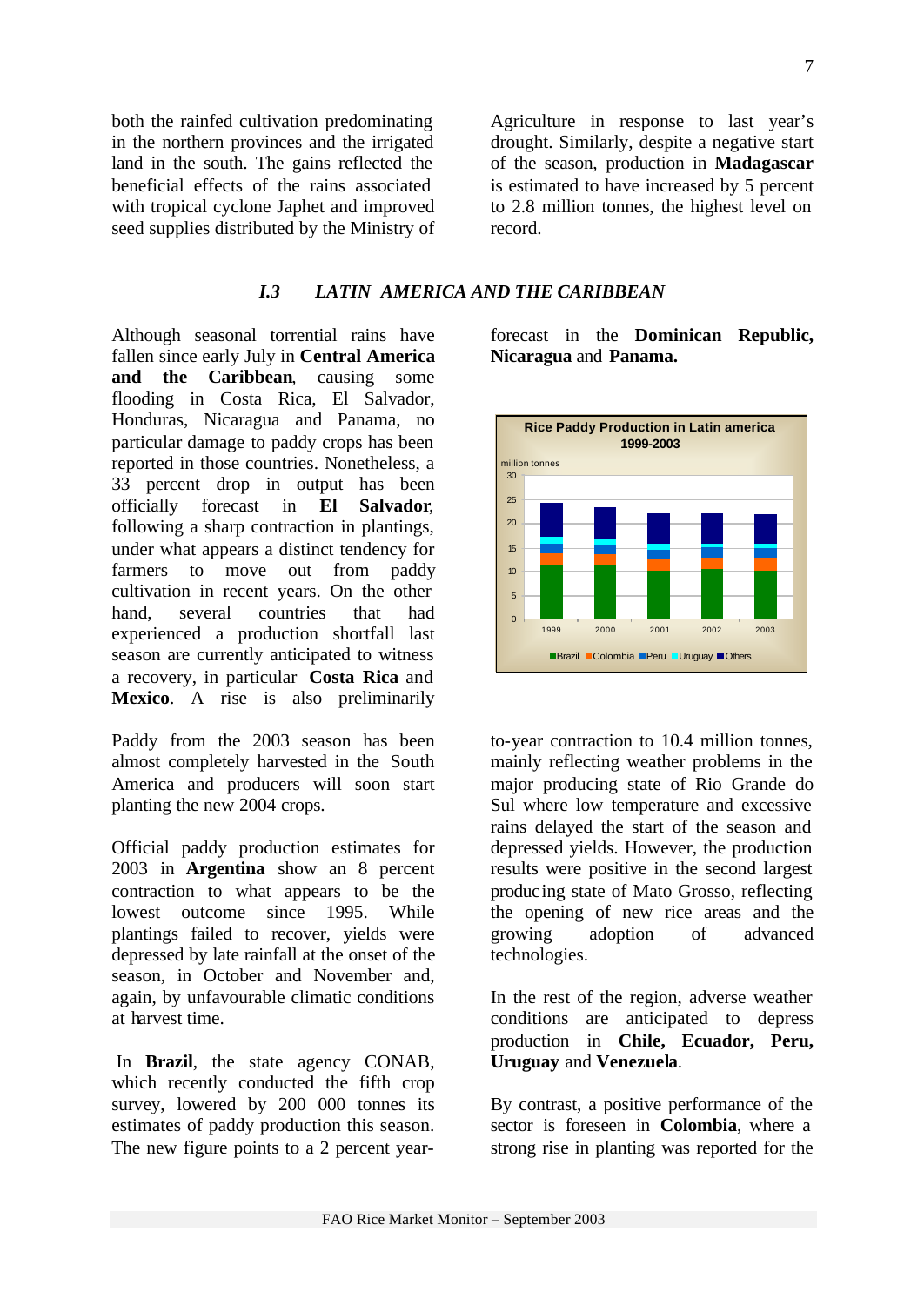main crop, mainly reflecting an extension in the Department of Casanare and in the low Cauca area, in the eastern plains (Llanos Orientales). However, prospects for a large output increase have been dampened since August by adverse weather conditions. Overall, the season is forecast to end with a 6 percent overall increase in output to 2.5 million tonnes,

### *I.4 NORTH AMERICA*

anticipated.

In the **United States**, harvesting of the 2003 crop, as of 17 August, was well advanced in the Gulf states of Louisiana and Texas but had still to start in most of the other producing states. The forecast for overall production in the country was recently lowered by some 200 000 tonnes, to 8.9 million tonnes, 8 percent below the

bumper crop reaped last year. Much of the annual contraction should be concentrated in the State of California, where planting of the crop was hindered by excessive rains. Both medium/short grain and long grain rice should be affected, with the drop in output anticipated at 6 percent for the former and at 8 percent for the latter.

some 100 000 tonnes more than earlier

Official estimates also pointed to a strong increase in **Guyana**, where production is set to grow by 13 percent to slightly above 500 000 tonnes, and in **Paraguay,**  reflecting an expansion in plantings.

#### *I.5 OTHER REGIONS*

Gathering of the 2003 crop in **Australia** was concluded in May and planting of the new season will not start until October.



The latest assessment of the 2003 crop, which was heavily constrained by a lack of water for irrigation, confirms a dismal output of 391 000 tonnes, or 70 percent less than in 2002. Concern is now extending to the 2004 season, since rains over the winter and spring have been insufficient to restore reservoir levels, and prospects for next season production now stand at 440 000 tonnes, improved from the current season but well below the 1.8 million tonnes and 1.3 million tonnes harvested in 2001 and 2002.

In the **European Union (EU),** an increase in plantings was reported in May in all producing countries, especially Spain. Since then, the prolonged drought and heat wave that have lingered over Europe this summer have dampened output prospects substantially. The situation is particularly serious in Italy and Spain, where the lack of rainfall entailed serious losses. As a result, FAO forecast of EU's paddy production has been lowered since the June issue of Food Outlook by some 200 000 tonnes to 2.4 million tonnes, 7 percent less than last season.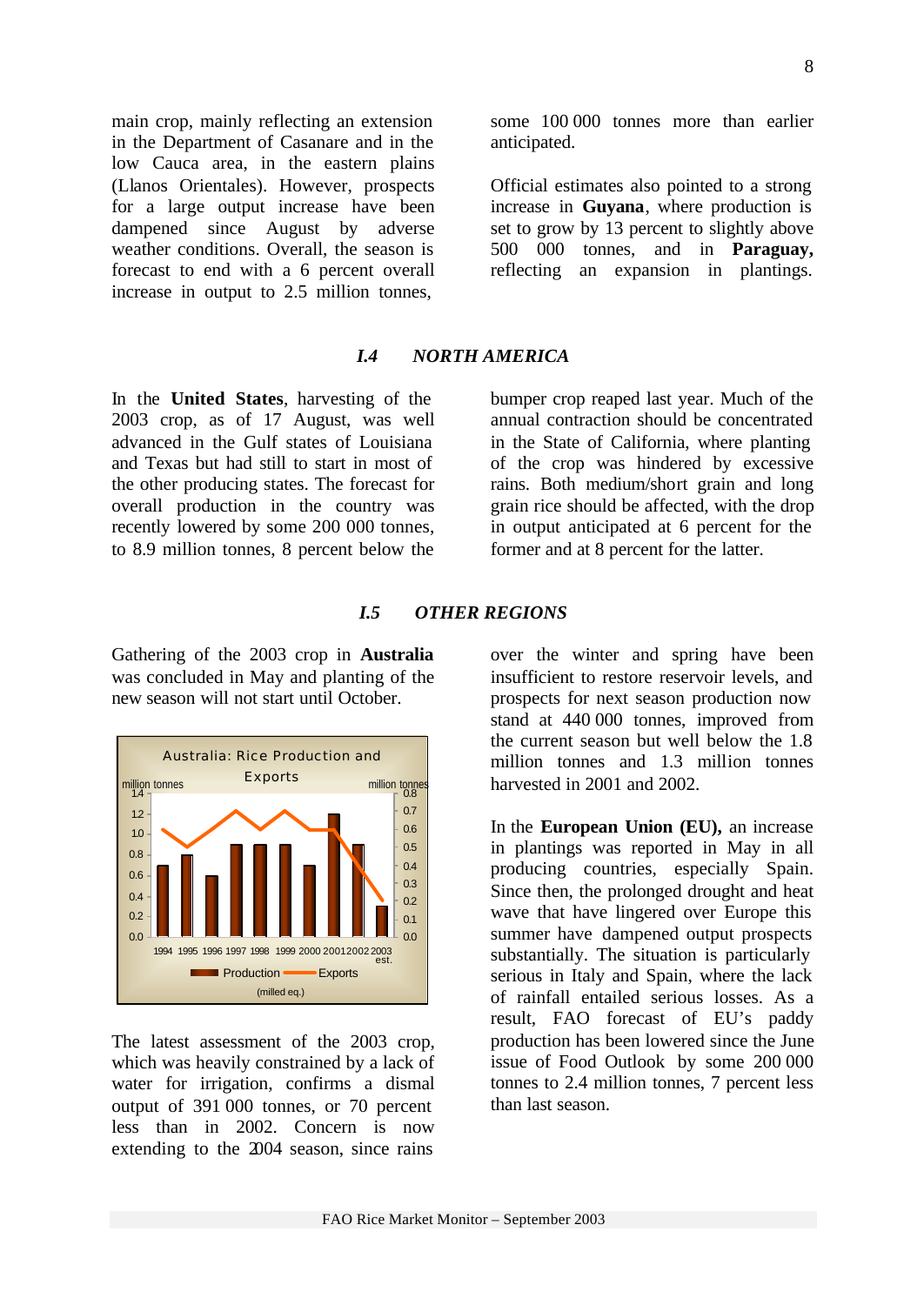On 26 June 2003, The EU Council of Ministers reached an agreement over the reform of the Common Agriculture Policy (CAP), for implemented in 2004 and 2005. For rice, the principal elements of the reform are the maintenance of the intervention price, albeit at  $\epsilon$  150 per tonne, or about half its current level, and a ceiling on intervention purchases of 75 000 tonnes per season. Direct aids to eligible producers are set to rise from  $\epsilon$ 52 to  $\epsilon$ 177 per tonne, of which  $\epsilon$ 102 per tonne will be granted in the form of a "single farm payment" based on historical (2000-2002) production rights and  $\epsilon$  75 per tonne as a crop specific aid. The single farm payment

will be linked to the respect of the environment, animal welfare and quality standards under the principle of "crosscompliance". The single farm payment will be introduced as of 1 January 2005. While the first endowment of  $\text{\textsterling}5000$  is not to be subject to deductions, payments exceeding that amount are to be reduced by 3 percent in 2005, 4 percent in 2006 and 5 percent between 2007 and 2013. Part of the proceedings will be re-directed to finance rural development activities under the "modulation" principle. The reform also envisages the re-negotiation of EU's rice import regime with WTO trade partners.

#### **II. INTERNATIONAL TRADE IN RICE**

#### *Global market conditions tighten*

Latest FAO forecast of world trade in rice in 2003 (calendar year basis) has been raised from last report by some 600 000 tonnes to 27.7 million tonnes (in milled equivalent), only 1.4 percent below the record volume exchanged in 2002. The forecast for higher imports was triggered by the worsening of the production outlook in several countries, in particular Bangladesh and Brazil. Although export availabilities appear sufficient so far to meet the additional demand for imports, global market conditions are anticipated to tighten in the next few months, barring strong changes in production prospects.

### **II.1 IMPORTS**

#### *Global rice importsin 2003 might come close to last year historical high*

In **Asia**, forecast imports by **Bangladesh** in 2003 have been adjusted from 502 000 to 700 000 tonnes, in line with the official downsizing of output in 2002. At that level, imports would be about 30 percent above the official estimate of 544 000 tonnes in 2002. The year-to-year increase should be facilitated by the reduction in import duties effected last February.

Purchases by **China** were also raised, following news of a government-togovernment deal with Thailand, which

could set the basis for larger shipments of Thai fragrant rice to China. Yet, the country's imports would remain relatively modest, at 350 000 tonnes, 100 000 tonnes more than last year but still considerably short of the 4.7 million tonne it committed to import this year at a preferential 1 percent duty, under the WTO Agreement. As domestic rice prices have failed to rebound in spite of the sharp fall in output experienced in the past few years, imports remain of limited interest, except for the high quality rice varieties.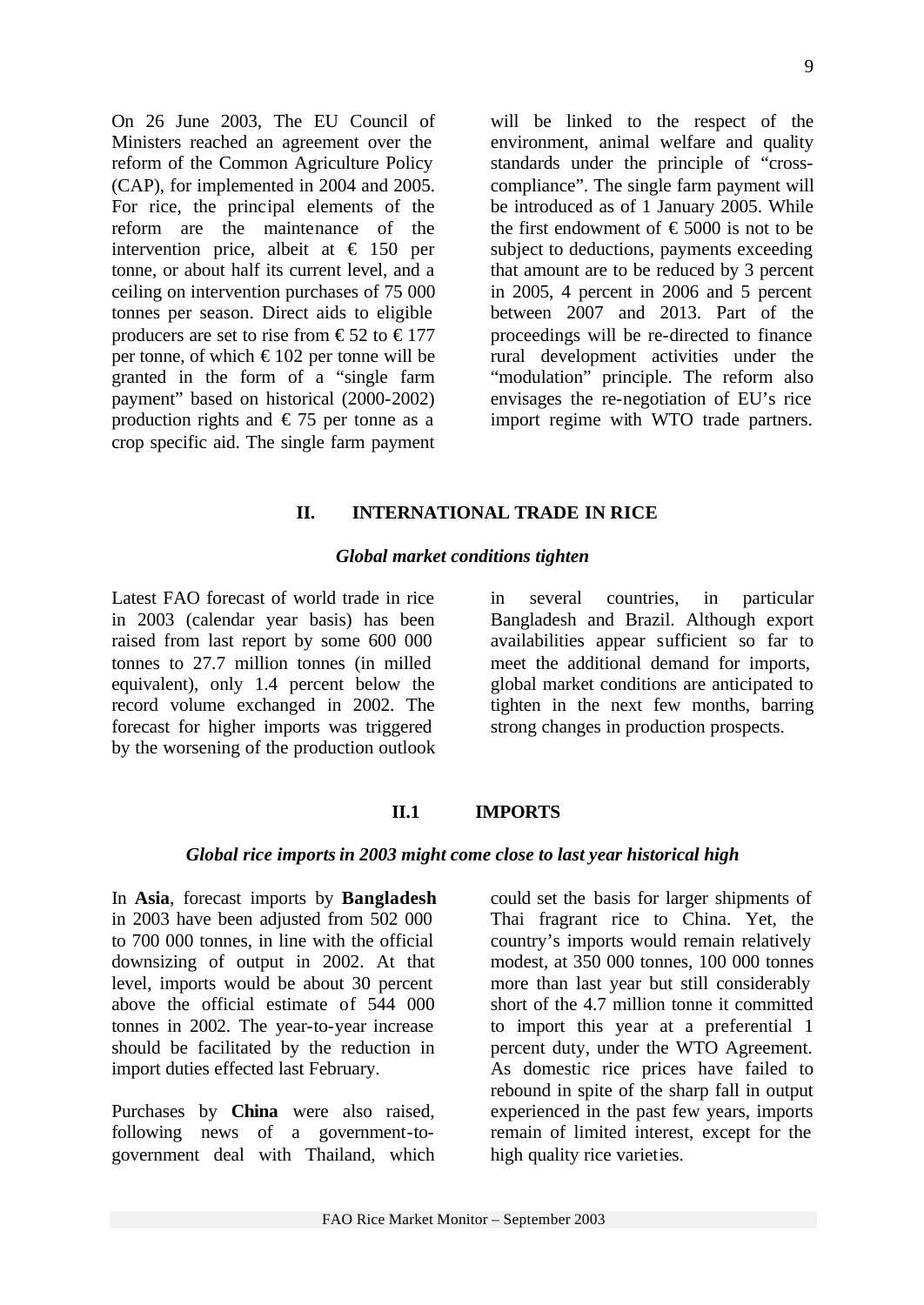

Following improved forecast for production this year, shipments to **Indonesia** have been lowered by 100 000 tonnes to 3.3 million tonnes, a 200 000 tonne decline from 2002. BULOG, the state food company, recently announced it would cease to import rice until the end of the year and concentrate on domestic rice procurement. However, shipments by private traders are expected to continue, subject to the payment of the duty, which remains at 430 rupiah/kg (around US\$ 50 per tonne). Late August, however, the Minister of Agriculture was reported to have announced that this tariff will be raised to 510 rupiah/kg (around US\$ 60 per tonne) as of 2004.

Forecast shipments into the **Islamic Republic of Iran** remain at 700 000 tonnes, well below the level of 1 million tonnes estimated for last year. The country was recently reported to have offered to serve as a platform for distributing rice from Thailand into the former USSR Republics, which would require establishing a warehouse at the port in Kirsch Island and developing transportation and distribution channels.

Despite the expected production setback, purchases by in **Japan** this year are anticipated to remain at the WTO minimum access level of 650 000 tonnes,

as the impact of the shortfall on trade would be delayed to 2004. Such impact is unlikely to be as strong as in 1994, when the country's imports soared to an all time high of 2.5 million tonnes in reaction to a 26 percent contraction in production in the preceding year.

Imports by the **Philippines** are set to fall to some 1.1 million tonnes, unchanged from last report but 14 percent below FAO estimate for 2002. This year, the Government has authorized imports by farmers, subject to a 50 percent ad-valorem duty and to a ceiling per importer of 10 000 tonnes per year, thereby abolishing the import monopoly the National Food Authority (NFA) has held since 1993.

Import forecasts for the rest of Asia are unchanged from last report. Compared with the previous year, they show a contraction in **Iraq** and in **Sri Lanka,** where the Government recently announced a rise in the import tariff to rupee 9 per kilo (US\$ 93 per tonne). The duty had already been raised in March, from 5 rupee to 7 rupee, the level that had been prevailing until late 2002. By contrast, a year-to-year increase of imports by the **Rep. of Korea**, **Jordan** and **Saudi Arabia** continues to be anticipated. The Government of Turkey also forecast a rise in imports (which are currently subject to a tariff of 45.5 percent for milled rice and 38.0 percent for paddy) from 272 000 tonnes in 2002 to 286 000 tonnes in 2003.

Overall, rice imports into **Africa** are forecast to hover around 8.0 million tonnes, some 400 000 tonnes short of last year's record. If confirmed, this would be the first decline of imports by the region since 1996.

Among the largest importers in the region, expected shipments to the **Côte d'Ivoire** have been raised by 200 000 tonnes, to 1.1 million tonnes, as China and Thailand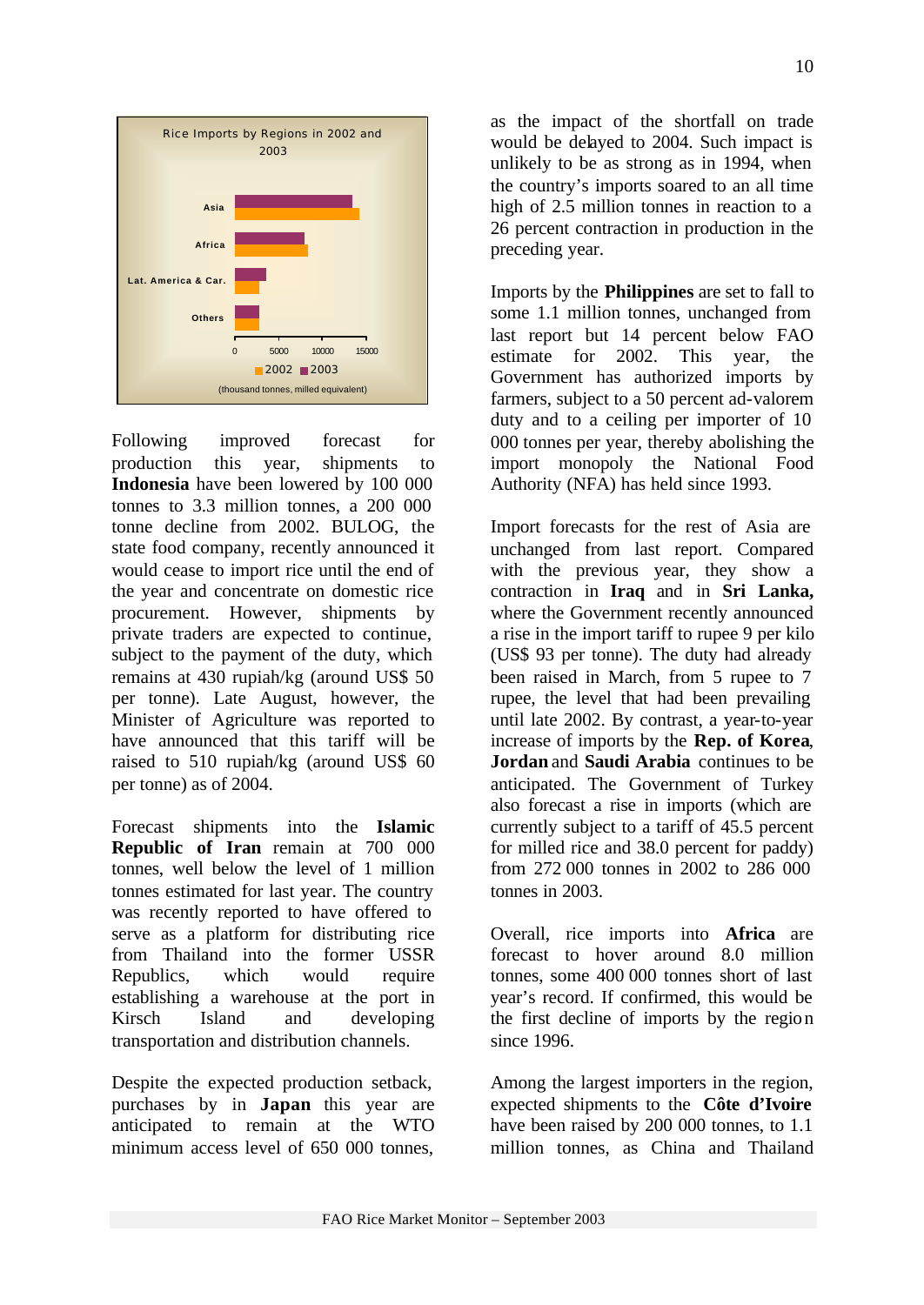reported a surge in deliveries to the country so far this year, despite the security problems prevailing there.

Similarly, rice sales to **Benin** by Thailand were reported to have reached already 150 000 tonnes between January and June, reflecting to some extent a diversion of the trade normally flowing to Nigeria and the Cote d'Ivoire to nearby locations. As a result, Benin's import forecast has been raised to 200 000 tonnes, up from a previous forecast of 90 000 tonnes.

By contrast, partner trade data indicated a drop in rice exports to **Nigeria** over the first 6 months of the year, consistent with the on-going attempts of the Nigerian Government to reduce rice inflows, with the view to achieve self-sufficiency by 2006. Consequently FAO has lowered its forecast of Nigeria's imports by 200 000 tonnes to 1.5 million tonnes, down from 1.8 million tonnes last year.

In the rest of Africa, import forecasts are unchanged from last report, with a year-toyear contraction foreseen for **Cameroon, Ghana, Guinea** and **Senegal**, while an increase is anticipated in **Libya** and **Comoros**.

In **Latin America and the Caribbean**, the outlook for rice imports has also been raised by some 200 000 tonnes since last issue, to some 3.5 million tonnes, or 28 percent more than last year.

The revision reflects larger shipments to **Brazil**, prompted by the deterioration of

the production outlook this season. The country is now anticipated to purchase 1.15 million tonnes, twice as much as last year, of which some was reported to have been sourced in Asia, in sharp contrast with previous years practices, when rice from most of the region was banned on phytosanitary grounds. Rice imports by **Colombia, Cuba, Mexico** and **Venezuela**  are also anticipated to rise.



**Elsewhere**, imports by the **Russian Federation** are set to fall, following the introduction, as of August and for a period of nine months, of a minimum duty of  $\epsilon$ 0.03 per kilo (about US\$ 33 per tonne), should the application of the 10 percent tariff result in an inferior value. **Australia**, on the other hand, may have to resort to much larger imports than usual, possibly of the order of 100 000 tonnes, to maintain a minimum level of shipments to its traditional export markets while ensuring sufficient supplies at home.

#### **II.2 EXPORTS**

#### *Several major exporters face supply constraints*

FAO Forecast of global paddy exports in 2003 has been revised upward, as several exporters are expected to respond to an expected strength of import demand in the

last quarter of the year by releasing greater than originally anticipated supplies. Export forecasts were raised for China, the Rep. of Korea, the United States and Vietnam,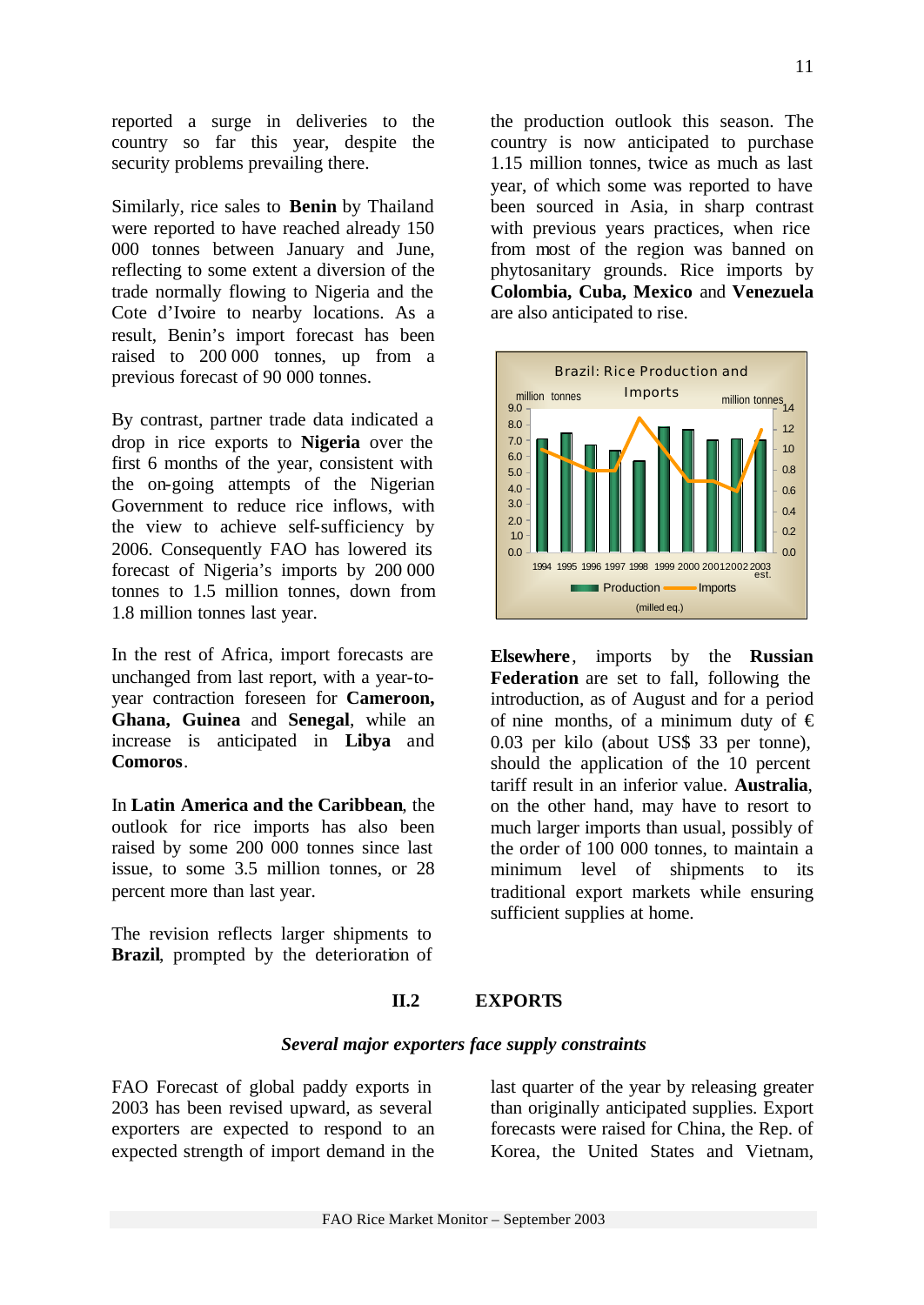

Shipments from **China** are now put at 2.6 million tonnes, up from less than 2 million tonnes last year and 600 000 tonnes above the previous forecast. The adjustment was prompted by a reported 79 percent increase of shipments in the January-July period from the same period last year. Moreover, based on the prevailing domestic prices, China continues to be a competitive source of rice, which should foster an increase in its deliveries.

The bumper crops harvested early this year should allow **Sri Lanka** to export about 100 000 tonnes this year, especially if, as announced late August, such exports would qualify for subsidies to the tune of rupee 7 per kilo (US\$ 72 per tonne). This would be the first time that sizeable sales of rice are made by the country since 1995.

Shipments from the **Republic of Korea**, all in the form of food aid, are now estimated to reach 150 000 tonnes, a part of the 400 000 tonnes deal clinched with the Democratic Republic of Korea last May, the shipment of which started in July. Last year the Republic of Korea shipped another 400 000 tonnes to the neighbouring country, again in the form of food aid.

The forecast for **Vietnam** has also been raised from 3.9 to 4.0 million tonnes, substantially higher than the volume of 3.2 million tonnes shipped in 2002. By the end of July, the country had already increased its deliveries by 50 percent compared with the first seven months in 2002.

Strong demand from Latin American countries has boosted **United States'** expectations of rice exports, now estimated to reach an all time high of 3.70 million tonnes, 150 000 tonnes more than the previous forecast and a 400 000 tonne increase from last year.

**Thailand** export forecast remains at 7.5 million tonnes only 2 percent up from last year. Shipments from the country by 14 August had reached 4.3 million tonnes, a 3 percent year-on-year increase. Thailand appears well positioned to grasp potential opportunities arising from a scarcity of supply in other major exporting countries, as it holds substantial reserves of rice in stocks.

By contrast, a large drop in rice inventories has warranted a 10 percent elevation of rice prices for export by the Government of **India** over the third quarter of the year, from Rupees 6 610 to Rupees 7300 (US\$ 159) per tonne for raw rice, and from Rupees 6 915 to Rupees 7 500 (US\$ 164) per tonne for parboiled rice. The measure has depressed export prospects for the country from 4.0 million to 3.8 million tonnes, a pronounced drop compared to the outstanding 6.6 million tonne performance of last year. The downward revision also reflects the temporary suspension, as of August and for an undetermined period, of rice allocations by the Food Corporation of India to exporters, in reaction to low inventories and to a backlog in grain deliveries caused by shortages of train wagons for inland transportation. On the policy front, the country removed last March a ban on paddy or unhusked rice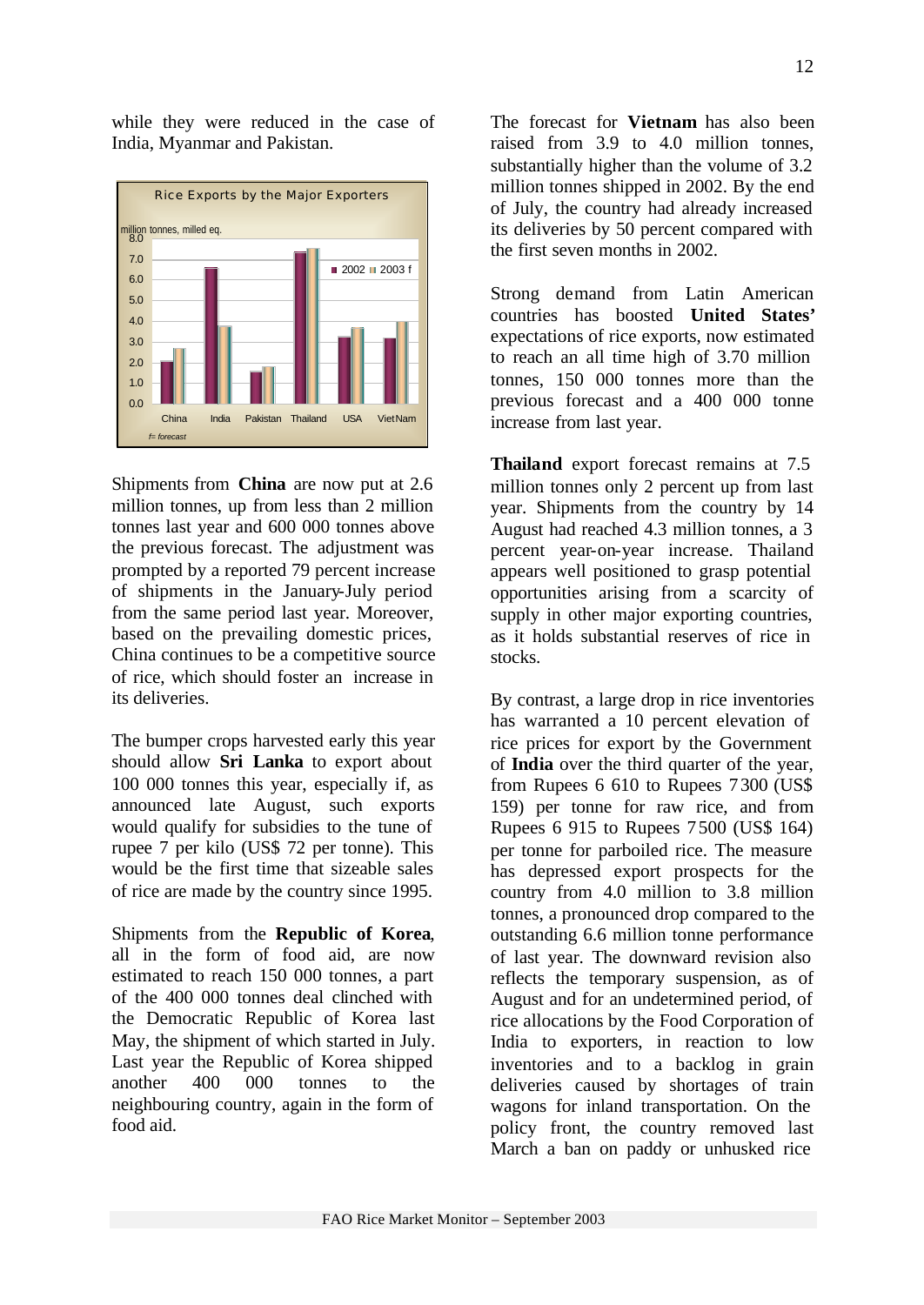exports, while also lifting the licensing requirements for the export of Basmati rice. These moves coincided with a change in the EU policies, which might result in the elimination of an import duty waiver of  $\epsilon$  250 per tonne on imports of unhusked basmati rice from India and Pakistan. The removal of that waiver is among those policy measures that the EU Commission plans to negotiate with its trading partners under the framework of Article 28 of WTO.



In **Pakistan**, the crop losses in the Sindh region this season would mainly affect the country's exports in 2004, since rice from the new harvest will start reaching the market in September. However, given a currently reported scarcity of rice, this year's shortfall might also seriously constrain availabilities for export in the last quarter of the year. Low stocks already prompted a strengthening of prices of Pakistani rice, compared with similar product from India and Vietnam. In addition, a reported sharp rise in freights might further undercut the country's competitive wedge, despite the extension of a freight subsidy to low price destinations that was introduced early this year, originally until 30 June. Consequently, the forecast of exports by Pakistan has been reduced by 100 000 tonnes to 1.8 million tonnes, which would still imply a recovery from the poor performance of 2002.

The volume of shipments from **Myanmar**  also fell in the first few months of the year. On that basis, exports in 2003 have been lowered by 200 000 tonnes from last issue, to 900 000 tonnes, almost unchanged from last year. Rice trading activities this year will be carried out by the private sector, since the reform of the rice national policy announced in June abolished the Government trade monopoly in rice.

# **III. STOCKS**

## *The contraction in carryover stocks continues unabated*

Since rice consumption is again expected to outpace production, world rice stocks at the close of the marketing seasons ending in 2004 are forecast to decline to 105 million tonnes, almost 18 million tonnes below their opening level and about 1 million tonnes more than the June forecast.

The contraction is expected to be concentrated mainly among exporting countries, with the bulk of the decline accounted for by **China**. Forecast carryover stocks in the country have been revised downward to 64 million tonnes, 15 million tonnes below their opening level and the fourth consecutive drop since 2000. Closing inventories in **India** were also cut and are now forecast at 11.3 million tonnes, the lowest in the decade. Among the other major exporters, forecasts point to a smaller size of reserves at the end of the season for **Australia, Egypt, Pakistan** and the **United States**. Against that general pattern, closing stocks in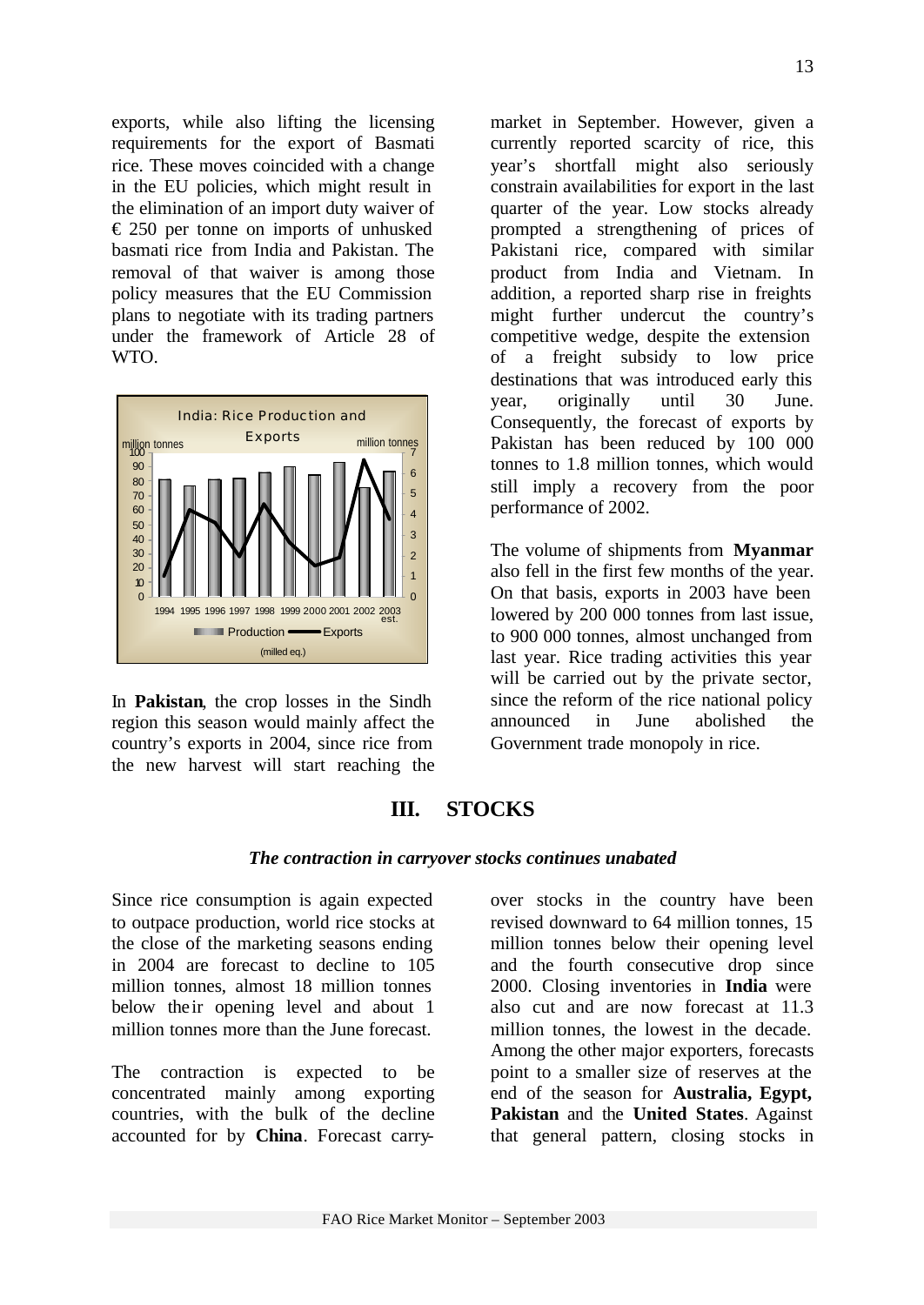**Myanmar** could increase, while they are unlikely to change much in **Vietnam**. As for the major importing countries, FAO anticipate rice reserves by the end of the seasons to fall below their opening levels in **Indonesia, Japan,** the **Philippines,** and **Nigeria**, while they might end higher in **Bangladesh** and **Sri Lanka**.



The forecast contraction of the world endof-season inventories would lead to a drop in the world rice stock-to-use ratio from 30 percent in 2002/2003 to 25 percent in 2003/04. While still much larger than for the other main cereals, the reduced size of the rice inventories has revived fears over the possible implications of potential crop failures on food security. Against this backdrop, on 21 August, the Association of South East Asian Nations (ASEAN, composed of Brunei, Cambodia, Indonesia, Laos, Malaysia, Myanmar, the Philippines, Singapore, Thailand and Vietnam) and its three partners (China, Japan and South Korea) agreed to establish an "East Asia Emergency Rice Reserve System", in early 2004.

# **IV. INTERNATIONAL PRICES**

#### *Rice prices under upward pressure*

International rice prices have risen steadily since May, as reflected in the FAO Rice Export Price Index, which passed from 80 points in May, to 82 points in June, 83 in July and 85 in August. This strength evidenced mainly a tightening of supplies in some major exporting countries, in particular, Australia, India, Pakistan and the United States, where quotations moved higher, but also a sustained import demand, especially from countries in Latin America and the Caribbean and in the Near East. By contrast, the winding up of government procurement programme at the end of July in Thailand tended to depress export prices in the country in August. The arrival on the market of the summer/autumn crop in Viet Nam also has had a depressive effect on the country's rice quotations since May.

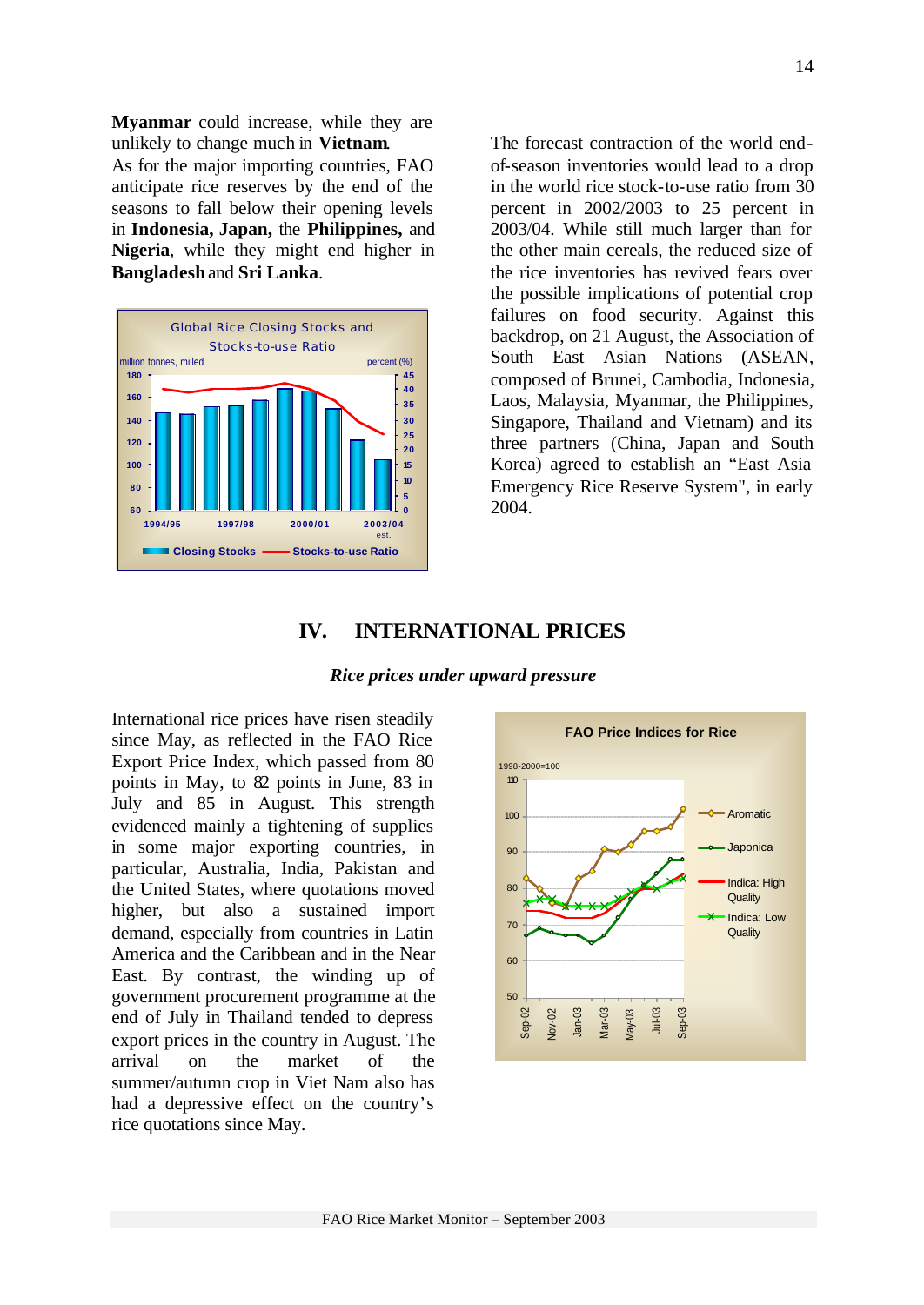| <b>FAO Rice Price Indices</b> |           |     |      |                     |          |          |  |  |
|-------------------------------|-----------|-----|------|---------------------|----------|----------|--|--|
|                               |           | All |      | Indica              | Japonica | Aromatic |  |  |
|                               |           |     | High | Low                 |          |          |  |  |
|                               |           |     |      | $1998 - 2000 = 100$ |          |          |  |  |
| 1998                          |           | 115 | 117  | 115                 | 113      | 113      |  |  |
| 1999                          |           | 101 | 99   | 101                 | 105      | 98       |  |  |
| 2000                          |           | 84  | 84   | 83                  | 83       | 89       |  |  |
| 2001                          |           | 74  | 74   | 74                  | 76       | 69       |  |  |
| 2002                          |           | 72  | 73   | 75                  | 67       | 74       |  |  |
| 2002                          | September | 73  | 74   | 76                  | 67       | 83       |  |  |
|                               | October   | 74  | 74   | 77                  | 69       | 80       |  |  |
|                               | November  | 73  | 73   | 77                  | 68       | 76       |  |  |
|                               | December  | 72  | 72   | 75                  | 67       | 75       |  |  |
| 2003                          | January   | 73  | 72   | 75                  | 67       | 83       |  |  |
|                               | February  | 72  | 72   | 75                  | 65       | 85       |  |  |
|                               | March     | 73  | 73   | 75                  | 65       | 91       |  |  |
|                               | April     | 76  | 76   | 77                  | 72       | 90       |  |  |
|                               | May       | 80  | 79   | 79                  | 77       | 92       |  |  |
|                               | June      | 82  | 80   | 81                  | 81       | 96       |  |  |
|                               | July      | 83  | 80   | 80                  | 84       | 96       |  |  |
|                               | August    | 85  | 82   | 82                  | 88       | 97       |  |  |
|                               | September | 87  | 84   | 83                  | 88       | 102      |  |  |
| 2002                          | Jan.-Sep. | 71  | 73   | 74                  | 67       | 73       |  |  |
| 2003                          | Jan.-Sep. | 79  | 78   | 79                  | 77       | 92       |  |  |

*Source : FAO* 

*N.B. - The FAO Rice Price Index is based on 16 rice export quotations. "Quality" is defined by the percentage of broken kernels, with high (low) quality referring to rice with less (equal to or more) than 20 percent brokens. The Sub-Index for Aromatic Rice follows movements in prices of Basmati and Fragrant rice.*

\* Two weeks only.

Among the different traded rice, international quotations experienced the sharpest increases for medium-grain rice, with the FAO Japonica index climbing 11 points over the period from 77 in May to 88 in August. Much of the momentum was fuelled by scarcities in the major medium grain rice supplying countries, namely Australia, China, Egypt and the United States, at a time when rice was needed to cover import tenders by the Republic of Korea, the Chinese Province of Taiwan and Japan. The increase was particularly strong in the case of the US No.2, 4% husked medium grain rice, which rose by US\$ 43 per tonne from US\$ 230 per tonne in May to US\$ 273 per tonne in August.

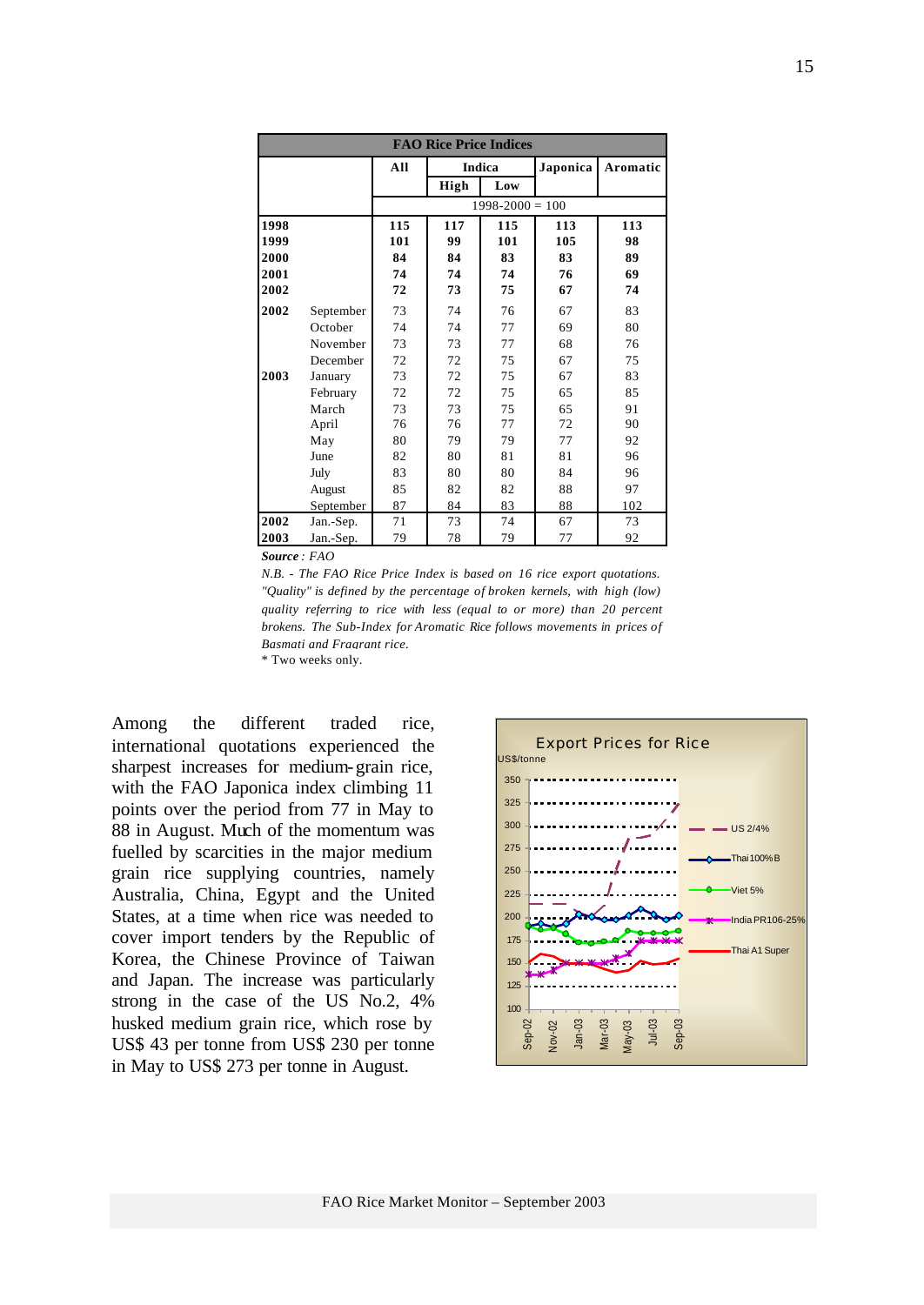As for high-quality Indica, quotations from Pakistan and the United States strengthened steadily between May and August, while the price of the Thai 100%B dropped to US\$ 198 per tonne in August, after reaching a high of US\$ 209 per tonne in June. As a result of the diverging price movements, the price differential between the United States and Thailand high quality

rice widened to US\$ 107 per tonne in August, compared with US\$ 85 per tonne in May, which resulted in some displacement of United States rice by Overall, the FAO price index for the Indica, High Quality rice was up from 79 in May to 80 in June and July and to 82 in August.

| <b>EXPORT PRICES FOR RICE</b> |                        |                               |            |             |              |                     |            |                           |                                    |                             |                          |
|-------------------------------|------------------------|-------------------------------|------------|-------------|--------------|---------------------|------------|---------------------------|------------------------------------|-----------------------------|--------------------------|
|                               | Thai<br>100% B<br>$1/$ | $U.S. 2/4\%$<br>Long<br>grain | Viet<br>5% | Thai<br>25% | India<br>25% | Viet<br>25%         | Pak<br>25% | Thai<br>A1<br>Super<br>21 | U.S. 2/4%<br>Medium<br>Grain<br>3/ | Pak<br><b>Basmati</b><br>4/ | Thai<br>Fragrant<br>100% |
|                               |                        |                               |            |             |              | US \$/tonne, f.o.b. |            |                           |                                    |                             |                          |
| 1998                          | 315                    | 413                           | 288        | 258         | 243          | 255                 | 241        | 215                       | 412                                | 492                         | 460                      |
| 1999                          | 253                    | 333                           | 228        | 215         | 237          | 204                 | 206        | 192                       | 405                                | 486                         | 397                      |
| 2000                          | 207                    | 271                           | 183        | 172         | 232          | 159                 | 163        | 143                       | 289                                | 418                         | 428                      |
| 2001                          | 177                    | 264                           | 166        | 153         | 185          | 148                 | 148        | 135                       | 256                                | 332                         | 275                      |
| 2002                          | 197                    | 207                           | 187        | 171         | 135          | 168                 | 159        | 151                       | 219                                | 366                         | 306                      |
| 2002                          |                        |                               |            |             |              |                     |            |                           |                                    |                             |                          |
| September                     | 191                    | 215                           | 191        | 170         | 138          | 171                 | 160        | 152                       | 213                                | 396                         | 353                      |
| October                       | 193                    | 215                           | 186        | 174         | 138          | 170                 | 165        | 161                       | 231                                | 397                         | 325                      |
| November                      | 190                    | 215                           | 188        | 171         | 143          | 172                 | 156        | 157                       | 221                                | 348                         | 313                      |
| December                      | 190                    | 215                           | 188        | 171         | 143          | 172                 | 156        | 157                       | 221                                | 348                         | 313                      |
| 2003                          |                        |                               |            |             |              |                     |            |                           |                                    |                             |                          |
| January                       | 203                    | 204                           | 172        | 177         | 150          | 161                 | 156        | 151                       | 213                                | 369                         | 337                      |
| February                      | 201                    | 200                           | 171        | 176         | 150          | 161                 | 160        | 149                       | 197                                | 369                         | 355                      |
| March                         | 198                    | 212                           | 173        | 172         | 150          | 162                 | 162        | 144                       | 204                                | 369                         | 438                      |
| April                         | 198                    | 251                           | 175        | 171         | 155          | 163                 | 175        | 140                       | 249                                | 336                         | 442                      |
| May                           | 202                    | 287                           | 185        | 173         | 161          | 168                 | 178        | 143                       | 284                                | 336                         | 460                      |
| June                          | 209                    | 287                           | 183        | 180         | 175          | 164                 | 178        | 153                       | 298                                | n.a.                        | 486                      |
| July                          | 203                    | 289                           | 182        | 176         | 175          | 162                 | 179        | 149                       | 309                                | n.a.                        | 482                      |
| August                        | 198                    | 305                           | 182        | 172         | 175          | 162                 | 187        | 151                       | 309                                | n.a.                        | 488                      |
| September                     | 202                    | 324                           | 185        | 177         | 175          | 165                 | 188        | 155                       | n.a.                               | n.a.                        | 546                      |
| 2002 Jan.-Sep.                | 199                    | 205                           | 188        | 171         | 133          | 168                 | 160        | 150                       | 218                                | 367                         | 303                      |
| 2003 Jan.-Sep.                | 202                    | 262                           | 179        | 175         | 163          | 163                 | 174        | 148                       | 263                                | 355                         | 448                      |

**Sources**: Jackson Son & Co. (London) Ltd. and other public sources.

1/ White rice, 100% second grade, f.o.b. Bangkok. 2/ White brokens rice. 3/ F.A.S. basis. 4/ Basmati ordinary, f.o.b. Karachi.

\* First two weeks.

Similarly, prices of the Indica, lower quality rice also experienced some moderate increases, reflected in a 3 points rise of the FAO Low Quality Indica Price Index between May and August. The price strength stemmed mainly from higher quotations for 25% broken rice from Pakistan and India, while the same price trended lower in Viet Nam.

On the aromatic rice market, prices continued on a steady upward trend, which raised the index by 5 points to 97 between May and August, or close to the level prevailing in the index base period (1998- 2000). The vigour was felt in all three major aromatic rice markets, the Pakistan Basmati, Indian Basmati and Thailand fragrant, which gained between US\$25 and US\$ 30 per tonne from May to August.

Prospects for international rice prices over the coming months point to a renewed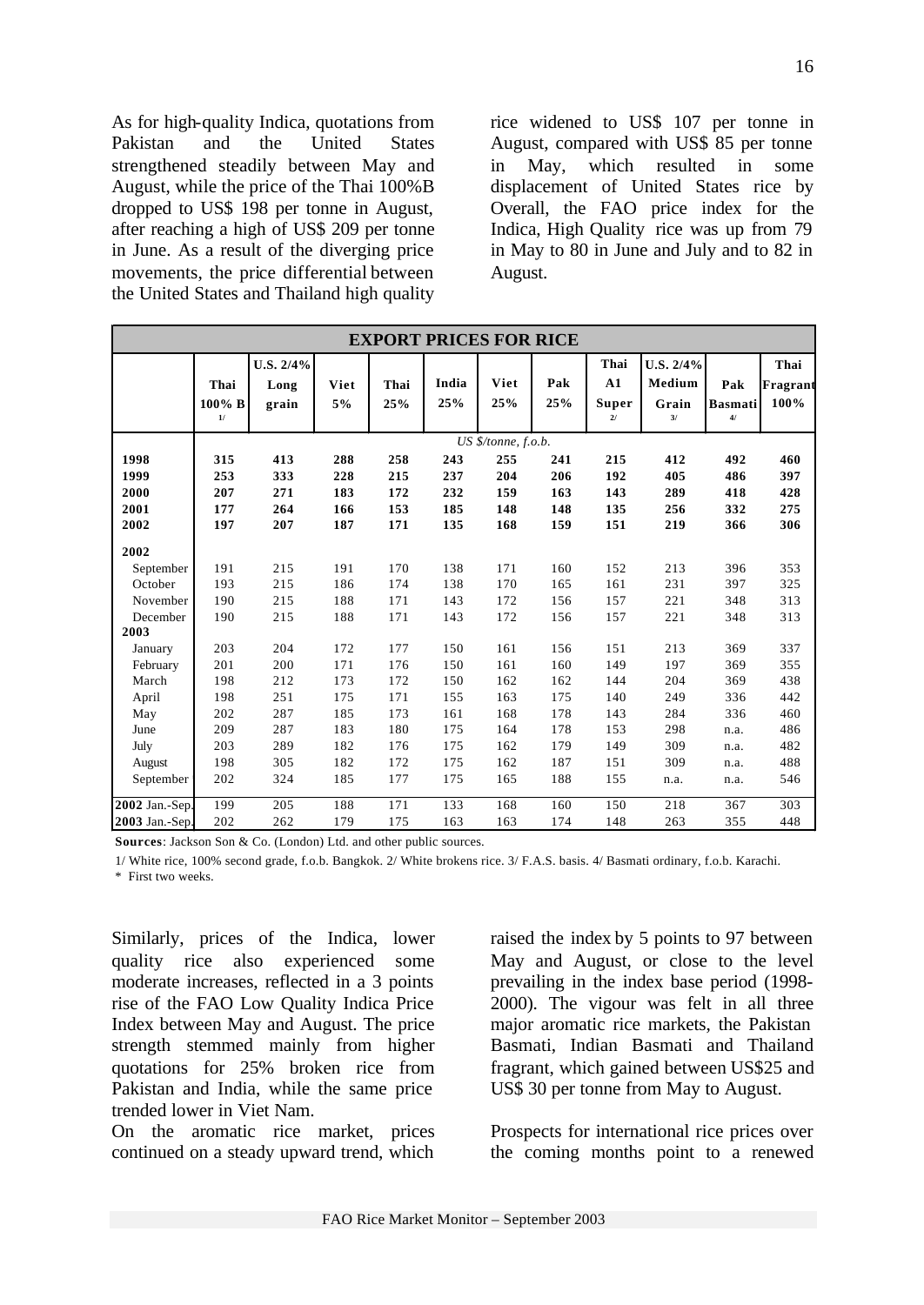strength, in view of a possible surge in import demand. Several exporters have intensified their efforts to widen their markets in various geographical locations, which combined with relatively limited availabilities could bolster prices well

beyond the low levels that have characterized the market since 2000. However, the price pattern will become more definite when the results of the main paddy crops are released.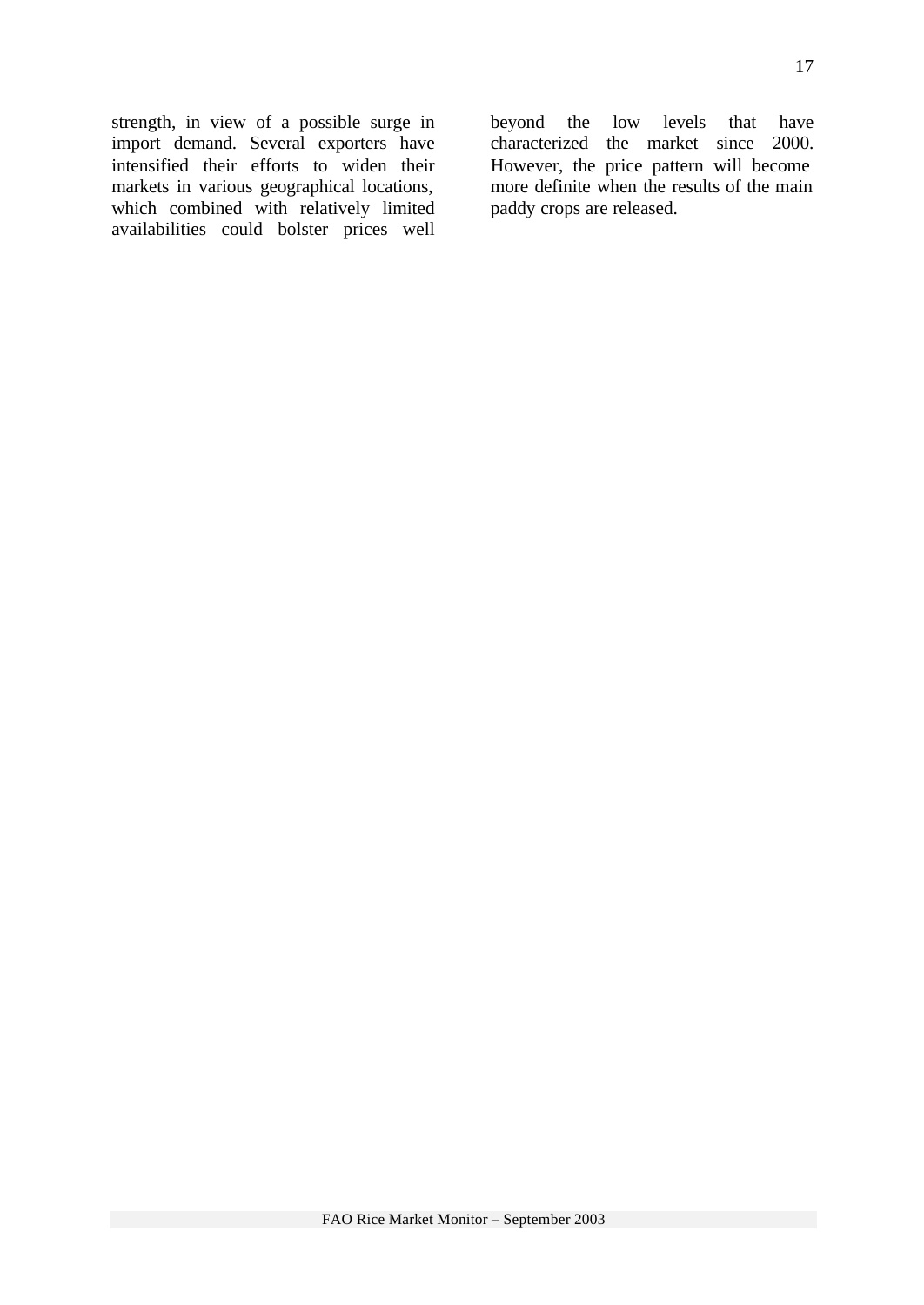| WORLD PADDY PRODUCTION                |                |                     |                    | WORLD IMPORTS OF RICE                |              |                        |                            |  |
|---------------------------------------|----------------|---------------------|--------------------|--------------------------------------|--------------|------------------------|----------------------------|--|
|                                       | 2001           | 2002<br>(estimated) | 2003<br>(forecast) |                                      | 2001         | 2002<br>(estimated)    | $2003^{3/2}$<br>(forecast) |  |
|                                       |                | million tonnes      |                    |                                      |              | million tonnes, milled |                            |  |
| <b>WORLD</b>                          | 598.6          | 574.8               | 593.2              | <b>WORLD</b>                         | 24.2         | 28.1                   | 27.7                       |  |
| Developing countries                  | 572.1          | 549.2               | 570.0              | Developing countries                 | 20.3         | 24.0                   | 23.6                       |  |
| Developed countries                   | 26.4           | 25.7                | 23.2               | Developed countries                  | 3.9          | 4.1                    | 4.0                        |  |
| <b>ASIA</b>                           | 544.4          | 520.6               | 541.0              | <b>ASIA</b>                          | 10.9         | 14.2                   | 13.5                       |  |
| Bangladesh                            | 36.4           | 38.0                | 39.6               | Bangladesh                           | 0.4          | 0.5                    | 0.7                        |  |
| Cambodia                              | 4.1            | 3.7                 | 4.1                | China 1/                             | 0.3          | 0.4                    | 0.5                        |  |
| China 1/                              | 179.3          | 176.3               | 175.5              | Indonesia                            | 1.5          | 3.5                    | 3.3                        |  |
| India                                 | 139.6          | 113.6               | 130.0              | Iran, Islamic Rep. of                | 0.8          | 1.0                    | 0.7                        |  |
| Indonesia                             | 50.5           | 51.5                | 51.8               | Japan                                | 0.6          | 0.7                    | 0.7                        |  |
| Iran, Islamic Rep. of                 | 2.0            | 2.4                 | 2.5<br>10.3        | Malaysia                             | 0.5          | 0.6                    | 0.5                        |  |
| Japan<br>Korea Rep. of                | 11.3<br>7.5    | 11.1<br>6.7         | 6.8                | Philippines<br>Saudi Arabia          | 0.8<br>0.8   | 1.3<br>0.8             | 1.1<br>0.8                 |  |
| Myanmar                               | 21.9           | 22.8                | 23.5               | Sri Lanka                            | 0.1          | 0.1                    | 0.1                        |  |
| Pakistan                              | 5.8            | 6.3                 | 6.4                |                                      |              |                        |                            |  |
|                                       |                |                     |                    |                                      |              |                        |                            |  |
| Philippines                           | 13.1           | 13.0<br>2.9         | 13.5               | <b>AFRICA</b>                        | 7.8<br>1.1   | 8.4<br>1.0             | 7.9<br>1.1                 |  |
| Sri Lanka                             | 2.7<br>26.5    | 25.9                | 3.5                | Côte d'Ivoire                        | 1.7          | 1.8                    |                            |  |
| Thailand<br>Viet Nam                  | 32.0           | 34.1                | 27.0<br>33.5       | Nigeria                              | 0.7          | 0.7                    | 1.5<br>0.7                 |  |
|                                       |                |                     |                    | Senegal<br>South Africa              | 0.5          |                        |                            |  |
|                                       |                |                     |                    |                                      |              | 0.6                    | 0.6                        |  |
| <b>AFRICA</b>                         | 17.3           | 18.0                | 18.0               |                                      |              |                        |                            |  |
|                                       |                |                     |                    | <b>SOUTH AMERICA</b>                 | 1.0<br>0.7   | 0.8                    | 1.5                        |  |
| North Africa                          | 5.3            | 6.1                 | 5.8                | <b>Brazil</b><br>Peru                | 0.1          | 0.6<br>0.0             | 1.2                        |  |
| Egypt                                 | 5.2            | 6.0                 | 5.8                |                                      |              |                        | 0.0                        |  |
| Sub-Saharan Africa                    | 12.0           | 11.9                | 12.1               | <b>NORTH &amp; C. AMERICA</b>        | 2.4          | 2.6                    | 2.7                        |  |
| Western Africa                        | 7.6            | 7.5                 | 7.6                | Mexico                               | 0.5          | 0.5                    | 0.6                        |  |
| Côte d'Ivoire                         | 1.1            | 0.8                 | 0.8                |                                      |              |                        |                            |  |
| Guinea                                | 0.8            | 0.8                 | 0.8                | <b>EUROPE</b>                        | 1.7          | 1.7                    | 1.7                        |  |
| Mali                                  | 0.9            | 0.9                 | 1.0                | EC<br>2l                             | 0.7          | 0.7                    | 0.7                        |  |
| Nigeria                               | 3.3            | 3.4                 | 3.5                |                                      |              |                        |                            |  |
| Central Africa                        | 0.4            | 0.4                 | 0.4                | <b>OCEANIA</b>                       | 0.4          | 0.3                    | 0.4                        |  |
| Eastern Africa                        | 1.1            | 1.1                 | 1.0                |                                      |              |                        |                            |  |
| Tanzania                              | 0.8            | 0.8                 | 0.8                |                                      |              |                        |                            |  |
| Southern Africa                       | 3.0            | 3.0                 | 3.2                |                                      |              |                        |                            |  |
| Madagascar                            | 2.7            | 2.7                 | 2.8                |                                      |              |                        |                            |  |
| Mozambique                            | 0.2            | 0.2                 | 0.2                | <b>WORLD EXPORTS OF RICE</b>         |              |                        |                            |  |
| <b>CENTRAL AMERICA</b>                | 2.2            | 2.3                 | 2.4                |                                      |              |                        |                            |  |
| Mexico                                | 0.2            | 0.2                 | 0.3                |                                      | 2001         | 2002<br>(estimated)    | $2003^{3/2}$<br>(forecast) |  |
| <b>SOUTH AMERICA</b>                  | 19.9           | 19.8                | 19.5               |                                      |              |                        |                            |  |
|                                       | 0.9            | 0.7                 | 0.7                |                                      |              | million tonnes, milled |                            |  |
| Argentina<br><b>Brazil</b>            | 10.4           | 10.6                | 10.4               |                                      |              |                        |                            |  |
| Colombia                              | 2.3            | 2.4                 | 2.5                |                                      |              |                        | 27.7                       |  |
|                                       |                |                     |                    | <b>WORLD</b><br>Developing countries | 24.2<br>20.2 | 28.1<br>23.9           | 23.0                       |  |
|                                       | 9.8            | 9.6                 | 8.9                | Developed countries                  | 4.0          | 4.2                    | 4.7                        |  |
| NORTH AMERICA<br><b>United States</b> | 9.8            | 9.6                 | 8.9                |                                      |              |                        |                            |  |
|                                       |                |                     |                    | <b>ASIA</b>                          | 18.5         | 22.5                   |                            |  |
| <b>EUROPE</b>                         |                | 3.2                 | 3.0                | China 1/                             | 2.0          | 2.1                    | 21.6<br>2.7                |  |
| EС<br>2/                              | 3.2<br>$2.6\,$ | 2.6                 | 2.4                | India                                | 1.9          | 6.6                    | 3.8                        |  |
|                                       |                |                     |                    |                                      | 0.7          | 0.9                    | 0.9                        |  |
|                                       |                |                     |                    | Myanmar                              |              |                        |                            |  |
| <b>OCEANIA</b>                        | 1.8            | 1.3                 | 0.4                | Pakistan                             | 2.3          | 1.6                    | 1.8                        |  |
| Australia                             | 1.8            | 1.3                 | 0.4                | Thailand                             | 7.5          | 7.3                    | 7.5                        |  |
|                                       |                |                     |                    | Viet Nam                             | 3.5          | 3.2                    | 4.0                        |  |

|  | FOOTNOTES: |
|--|------------|
|  |            |

| <b>DY PRODUCTION</b> |                     |                    | WORLD IMPORTS OF RICE                |                                        |
|----------------------|---------------------|--------------------|--------------------------------------|----------------------------------------|
| 2001                 | 2002<br>(estimated) | 2003<br>(forecast) | 2002<br>2001<br>(estimated)          | $\boldsymbol{2003}^{3/}$<br>(forecast) |
|                      | million tonnes      |                    |                                      | million tonnes, milled                 |
| 598.6                | 574.8               | 593.2              | <b>WORLD</b><br>24.2                 | 28.1<br>27.7                           |
| 572.1                | 549.2               | 570.0              | Developing countries<br>20.3         | 24.0<br>23.6                           |
| 26.4                 | 25.7                | 23.2               | Developed countries<br>3.9           | 4.1<br>4.0                             |
| 544.4                | 520.6               | 541.0              | <b>ASIA</b><br>10.9                  | 14.2<br>13.5                           |
| 36.4                 | 38.0                | 39.6               | Bangladesh<br>0.4                    | 0.5<br>0.7                             |
| 4.1                  | 3.7                 | 4.1                | China $1/$<br>0.3                    | 0.4<br>0.5                             |
| 179.3                | 176.3               | 175.5              | Indonesia<br>1.5                     | 3.5<br>3.3                             |
| 139.6                | 113.6               | 130.0              | Iran, Islamic Rep. of<br>0.8         | 1.0<br>0.7                             |
| 50.5                 | 51.5                | 51.8               | 0.6<br>Japan                         | 0.7<br>0.7                             |
| 2.0                  | 2.4                 | 2.5                | Malaysia<br>0.5                      | 0.6<br>0.5                             |
| 11.3                 | 11.1                | 10.3               | Philippines<br>0.8                   | 1.3<br>1.1                             |
| 7.5                  | 6.7                 | 6.8                | Saudi Arabia<br>0.8                  | 0.8<br>0.8                             |
| 21.9                 | 22.8                | 23.5               | Sri Lanka<br>0.1                     | 0.1<br>0.1                             |
| 5.8                  | 6.3                 | 6.4                |                                      |                                        |
| 13.1                 | 13.0                | 13.5               | <b>AFRICA</b><br>7.8                 | 8.4<br>7.9                             |
| 2.7                  | 2.9                 | 3.5                | Côte d'Ivoire<br>1.1                 | 1.0<br>1.1                             |
| 26.5                 | 25.9                | 27.0               | 1.7<br>Nigeria                       | 1.8<br>1.5                             |
| 32.0                 | 34.1                | 33.5               | Senegal<br>0.7                       | 0.7<br>0.7                             |
|                      |                     |                    | South Africa<br>0.5                  | 0.6<br>0.6                             |
| 17.3                 | 18.0                | 18.0               |                                      |                                        |
|                      |                     |                    | <b>SOUTH AMERICA</b><br>1.0          | 0.8<br>1.5                             |
| 5.3                  | 6.1                 | 5.8                | 0.7<br><b>Brazil</b>                 | 1.2<br>0.6                             |
| 5.2                  | 6.0                 | 5.8                | 0.1<br>Peru                          | 0.0<br>0.0                             |
| 12.0                 | 11.9                | 12.1               | <b>NORTH &amp; C. AMERICA</b><br>2.4 | 2.6<br>2.7                             |
| 7.6                  | 7.5                 | 7.6                | Mexico<br>0.5                        | 0.5<br>0.6                             |
| 1.1                  | 0.8                 | 0.8                |                                      |                                        |
| 0.8                  | 0.8                 | 0.8                | <b>EUROPE</b><br>1.7                 | 1.7<br>1.7                             |
| 0.9<br>3.3           | 0.9                 | 1.0<br>3.5         | EС<br>2/<br>0.7                      | 0.7<br>0.7                             |
|                      | 3.4                 |                    |                                      |                                        |

| Mozambique                           | 0.2  | 0.2  | 0.2  |                       |      |                        |                            |
|--------------------------------------|------|------|------|-----------------------|------|------------------------|----------------------------|
|                                      |      |      |      | WORLD EXPORTS OF RICE |      |                        |                            |
| <b>CENTRAL AMERICA</b>               | 2.2  | 2.3  | 2.4  |                       |      |                        |                            |
| Mexico                               | 0.2  | 0.2  | 0.3  |                       | 2001 | 2002<br>(estimated)    | $2003^{3/2}$<br>(forecast) |
| <b>SOUTH AMERICA</b>                 | 19.9 | 19.8 | 19.5 |                       |      |                        |                            |
| Argentina                            | 0.9  | 0.7  | 0.7  |                       |      | million tonnes, milled |                            |
| <b>Brazil</b>                        | 10.4 | 10.6 | 10.4 |                       |      |                        |                            |
| Colombia                             | 2.3  | 2.4  | 2.5  | <b>WORLD</b>          | 24.2 | 28.1                   | 27.7                       |
|                                      |      |      |      | Developing countries  | 20.2 | 23.9                   | 23.0                       |
| NORTH AMERICA                        | 9.8  | 9.6  | 8.9  | Developed countries   | 4.0  | 4.2                    | 4.7                        |
| <b>United States</b>                 | 9.8  | 9.6  | 8.9  |                       |      |                        |                            |
|                                      |      |      |      | <b>ASIA</b>           | 18.5 | 22.5                   | 21.6                       |
| <b>EUROPE</b>                        | 3.2  | 3.2  | 3.0  | China $1/$            | 2.0  | 2.1                    | 2.7                        |
| $EC$ 2/                              | 2.6  | 2.6  | 2.4  | India                 | 1.9  | 6.6                    |                            |
|                                      |      |      |      | Myanmar               | 0.7  | 0.9                    | 0.9                        |
| <b>OCEANIA</b>                       | 1.8  | 1.3  | 0.4  | Pakistan              | 2.3  | 1.6                    | 1.8                        |
| Australia                            | 1.8  | 1.3  | 0.4  | Thailand              | 7.5  | 7.3                    | 7.5                        |
|                                      |      |      |      | Viet Nam              | 3.5  | 3.2                    | 4.0                        |
|                                      |      |      |      | <b>AFRICA</b>         | 0.7  | 0.5                    | 0.7                        |
|                                      |      |      |      | Egypt                 | 0.7  | 0.5                    | 0.7                        |
|                                      |      |      |      | <b>SOUTH AMERICA</b>  | 1.5  | 1.2                    | 1.2                        |
|                                      |      |      |      | Argentina             | 0.4  | 0.2                    | 0.2                        |
|                                      |      |      |      | Uruguay               | 0.8  | 0.6                    | 0.6                        |
|                                      |      |      |      | <b>NORTH AMERICA</b>  | 2.6  | 3.3                    | 3.7                        |
|                                      |      |      |      | <b>United States</b>  | 2.5  | 3.3                    | 3.7                        |
| <b>FOOTNOTES:</b>                    |      |      |      | <b>EUROPE</b>         | 0.2  | 0.3                    | 0.2                        |
| Totals computed from unrounded data. |      |      |      | EC<br>2/              | 0.2  | 0.3                    | 0.2                        |
| 1/ Including Taiwan Province.        |      |      |      |                       |      |                        |                            |
| 2/ Fifteen member countries.         |      |      |      | <b>OCEANIA</b>        | 0.6  | 0.4                    | 0.2                        |
| 3/ Tentative.                        |      |      |      | Australia             | 0.6  | 0.4                    | 0.2                        |